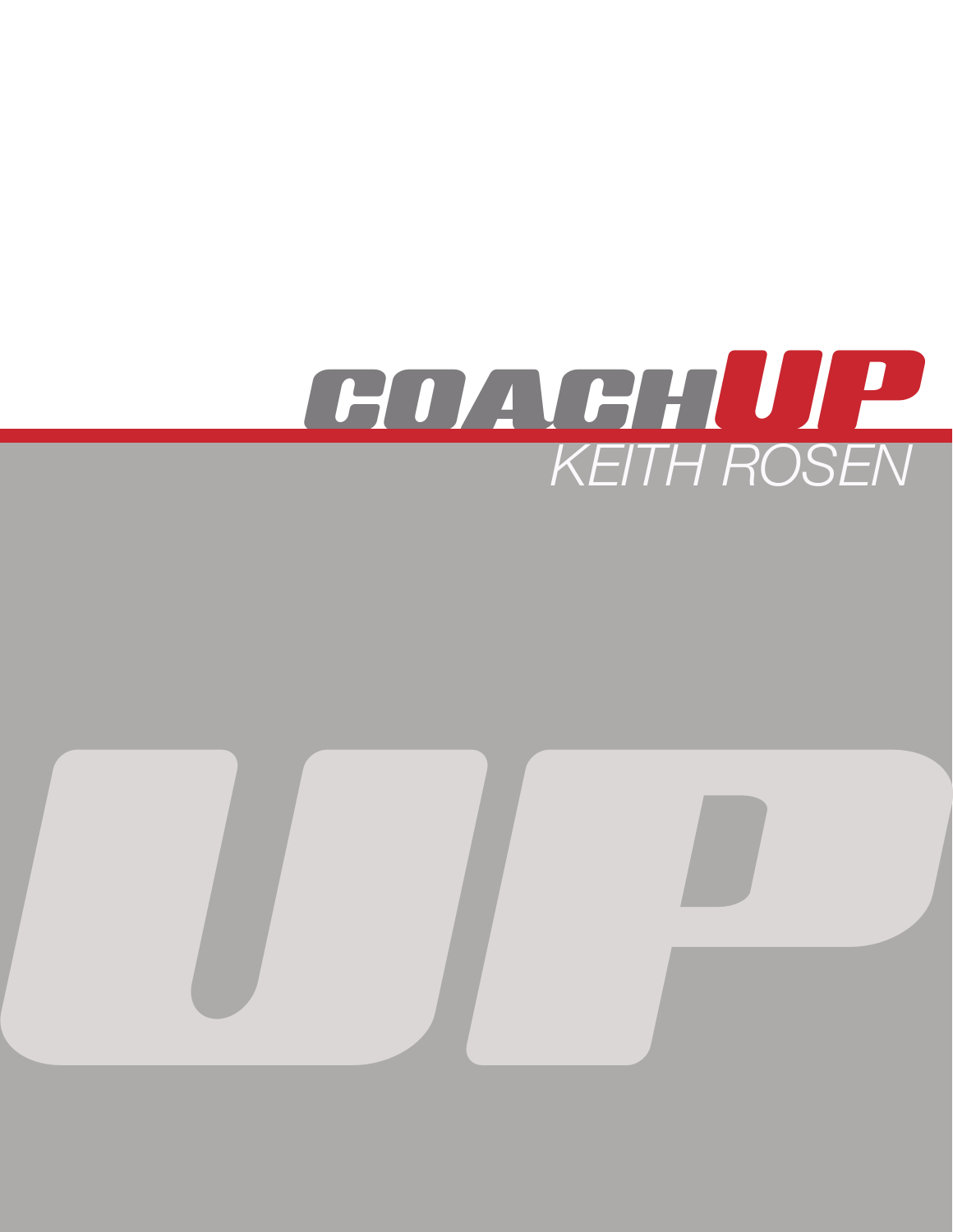## The Author *KEITH ROSEN*



**[Keith Rosen](http://keithrosen.com/about/)** is the pioneer of executive sales coaching and author of the award winning book, [Coaching](http://www.amazon.com/exec/obidos/ASIN/0470142510/wwwprofitbuil-20)  Salespeople Into Sales Champions, the #1 best selling sales management [book on Amazon.com for the](http://www.amazon.com/exec/obidos/ASIN/0470142510/wwwprofitbuil-20)  last five consecutive years. Keith travels the world helping managers become highly effective coaches who build teams of champions.

Follow Keith on:

 $\binom{1}{n}$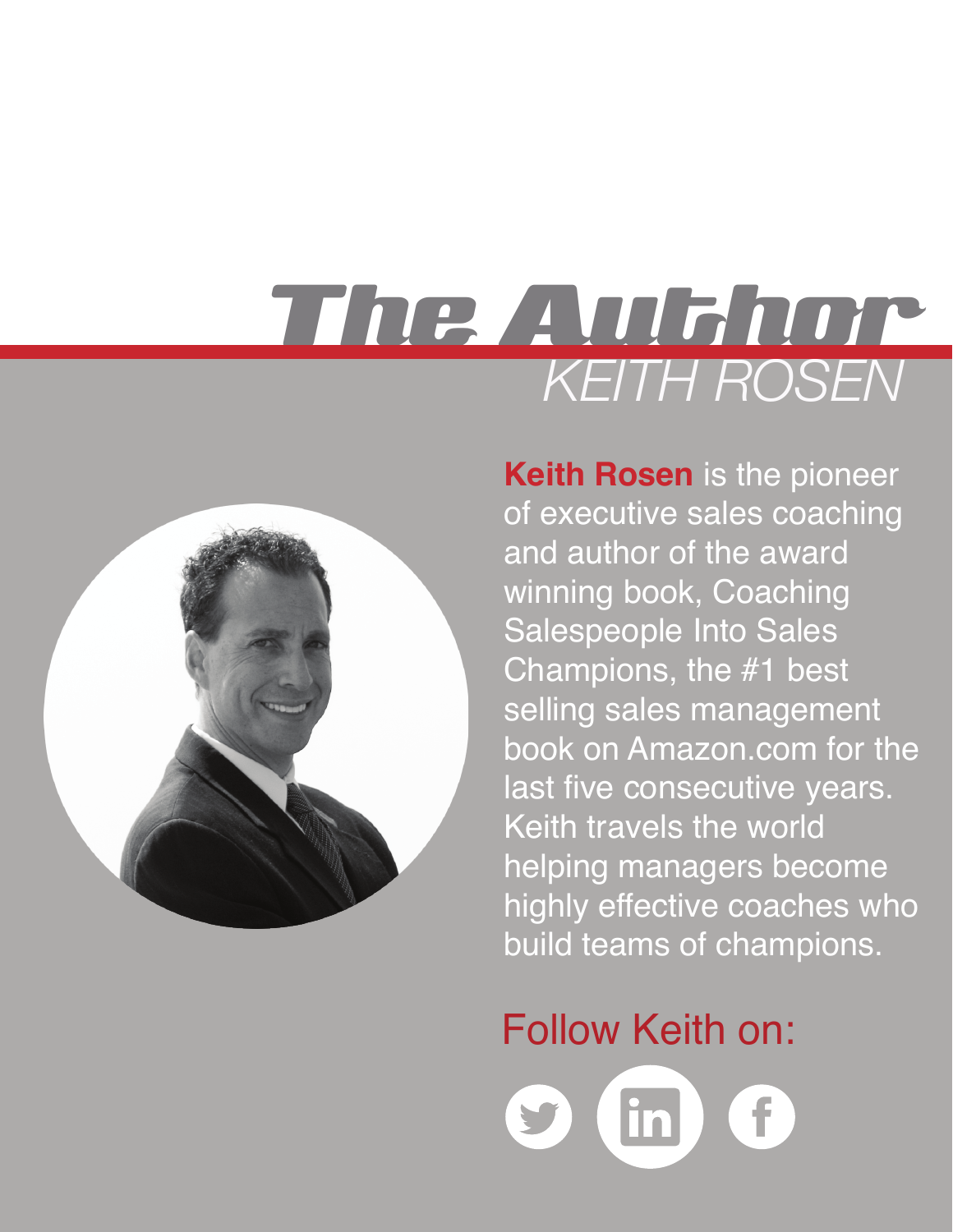### Table of Contents

| <b>Chapter I:</b>                                                                         | U        |
|-------------------------------------------------------------------------------------------|----------|
| Love, Lies, and the Uncomfortable Truth                                                   |          |
| <b>Chapter 2:</b><br>It's the Message That Matters                                        | <b>R</b> |
| <b>Chapter 3:</b><br>How to Break Through the Reluctance to Coaching<br><b>Your Boss</b>  | N        |
| <b>Chapter 4:</b><br>Eight Guiding Principles to Be Mindful of When<br><b>Coaching Up</b> | 15       |
| <b>Chapter 5:</b><br>Crafting the Right Message When Coaching Up                          | 18       |
| <b>Epilogue:</b><br>The Beginning                                                         | 28       |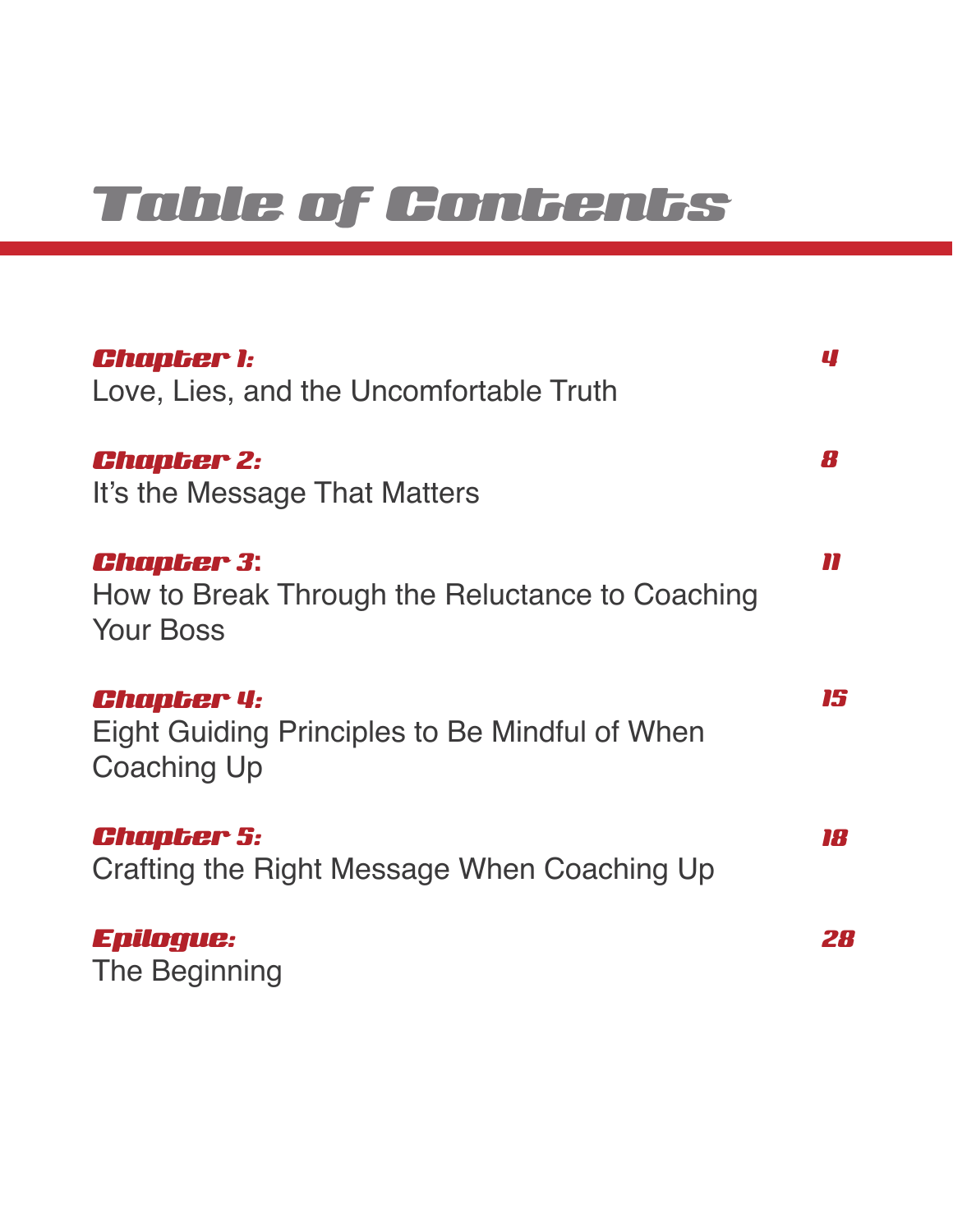## <span id="page-3-0"></span>Chapter 1

### Love, Lies, and the Uncomfortable Truth

It's inevitable, predictable, yet unavoidable. It's the human condition.

During any two-day program I facilitate, every sales salesperson, sales manager or anyone who's responsible for managing people, gets coached safely and effectively when transforming into a sales leader by becoming a world class executive sales coach.

Yet, for some leaders who went on this journey and are just about to cross the finish line to complete their leadership coach training and development, a reaction occurs. You can feel it.

Because it is at this time when each person needs to commit to what they will do, try or change when they get back to the office.

That's when it hits them.

*"Wait, you mean, we're now actually going to be held accountable for coaching our team?"*

They seemingly freeze in their tracks. And over these two days, these leaders have experienced many times, the power of successful coaching – as both the provider and receiver of coaching!

#### *I Love My Boss!*

Still, something happens once all of the conversations have taken place; their course objectives are identified, the coaching framework is introduced, their concerns, challenges and fears are addressed, the various modules and topics are discussed, the simulations and exercises are completed.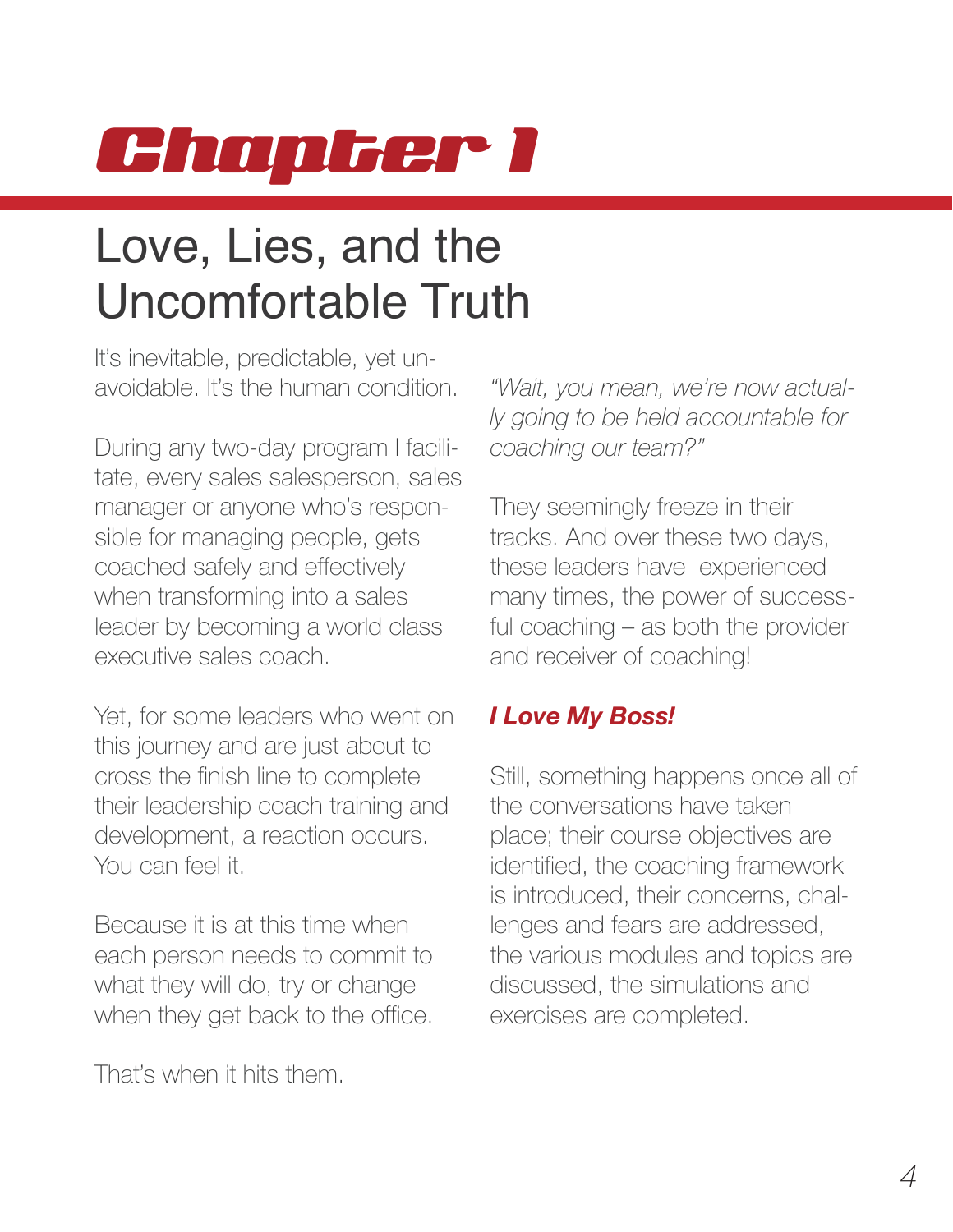Like the bursting of a dam, more and more reasons and excuses for not being able to coach start to surface amongst the group.

Others play it safe and say they're committed but they just can't start, "Now."

And some managers are concerned about making the commit-

ment to effectively and consistently coach each person on their team. *(# people on my team x average # coaching hours per person per day + number of hours already committed to in some* 

If they're not taking the first step, then it's up to you to do so.

*a great coach.* 

*Don't get me wrong. This coaching thing is great and all, and works really well when we're out of the office, in a conference room where we have created a safe place amongst our peers and* 

*way - # number of designated work hours per day = "How the heck am I going to fit all of this in my calendar?")*

And the one common denominator with each manager when discussing the reasons why coaching will not work: "My boss."

*boss; with no calls, no distractions, no laptops and our phones are off or on vibrate. But let's face it, when we go back into the real world, it's business as usual and we're paid to get results and answer to our boss."*

I get this. Sure, it makes sense. And in some cases, it's actually true.

#### *Don't Believe Your Lies*

This is when I hear, *"Based on what I've learned, my boss is definitely not coaching me in a way that I find valuable, and I don't think he'd be very supportive around this.* 

*Besides, at the end of the day, I'm evaluated based on whether or not I'm hitting my sales targets, not if I'm*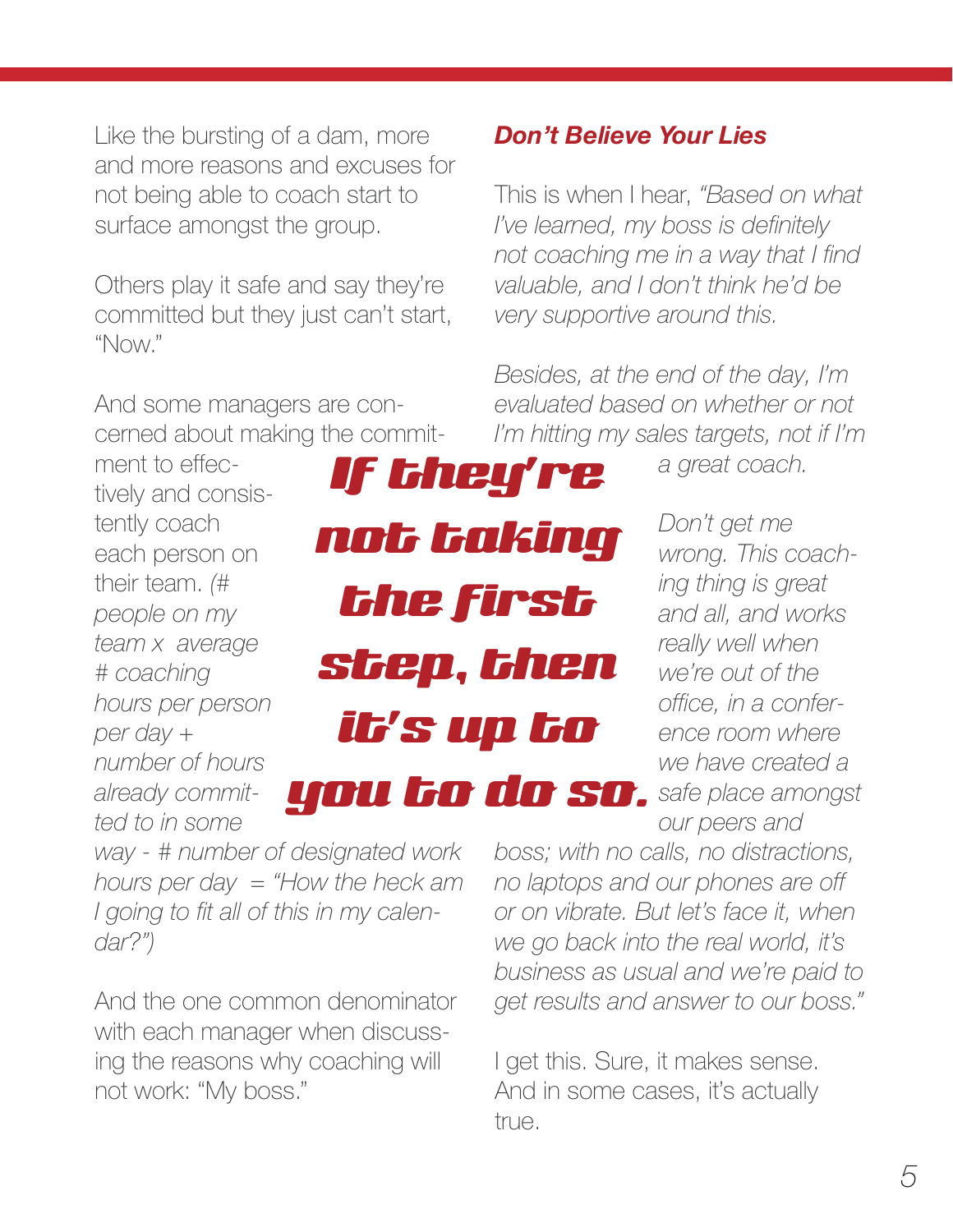Even so, if we are being true to innovation, maintaining our competitive edge, sharpening our skills, embracing new challenges and honoring continued evolution and change, then we all need to be able to look in the mirror and feel as managers, leaders and as human beings, that we have done everything in our power to positively influence and impact our company, our team and our customers.

#### *The Uncomfortable Truth*

That's why, regardless of your posi tion, tenure or seniority, as a direct report at any level on the organizational chart, it is still your responsibility to not only ask your boss, or at the very least, your peers for coaching and support but to also let them know how you would like to be coached, supported and managed.

Like it or not, if they're not taking the first step, then it's up to you to do so.

Unfortunately, many people believe that approaching their boss in a way that would make them open to change, feedback or an observation is a very difficult task. Some even feel that it's an impossible undertaking or at least one that would make them vulnerable or put them in harm's way.

After all, no one wants to feel like they will be punished for being honest, sharing a perceived weakness, providing an observation or making a request. So instead, you assume that your boss or your situation will never change and like it or not, if you want to keep your job with this company, it's something you're just going to have to tolerate.

#### *Reinvent the Relationship with Your Boss*

What if you can approach your boss and have this type of conversation with them in a way that doesn't put you in jeopardy and still creates the opportunity to reset expectations with your manager around your job and responsibilities, as well as how you interact, communicate and collaborate?

Fine, maybe this question is slightly rhetorical.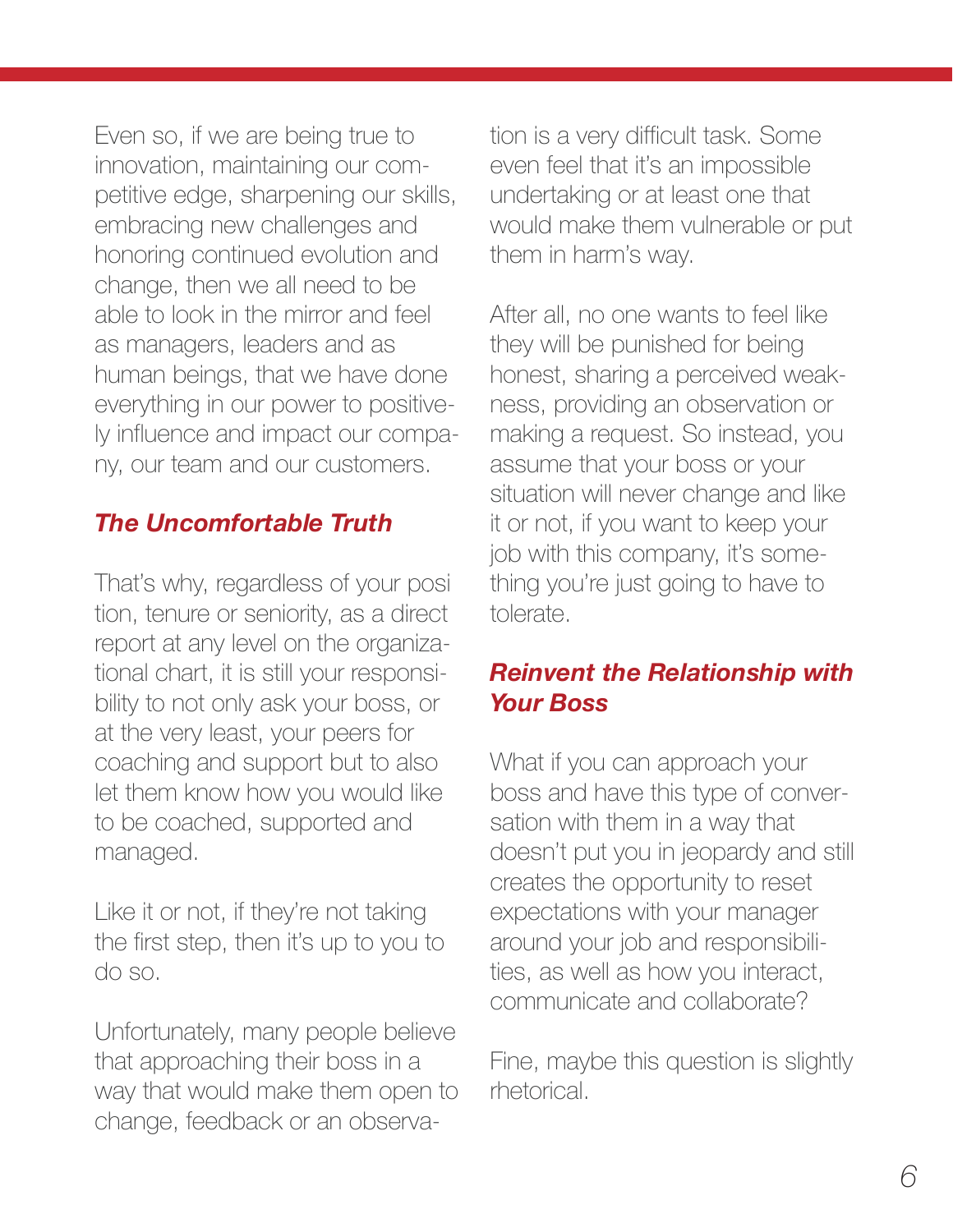Being an optimistic, yet grounded realist, I know that, while most of the power to change your environment starts with changing your attitude and how you interact with people, you still have to work with those other people who may not have fully embraced your highly evolved line of thinking yet, nor have experienced the impact that good coaching and leadership can have. And maybe there's even a large population of senior executives, division managers, VP's, country managers, even the entire C – Suite that, according to practically every front line manager, could also benefit tremendously by developing and refining their coaching skills.

So, rather than try to avoid them, what if you shifted your thinking to wanting to help them? That's right, your focus is on helping those people who are still trying to survive in the thick of the ego driven, sales focused,

*You're only as good as the results you posted last month,* 

*What do you mean you're not going to hit your numbers?*

*I know it's tough but that's just how it is so get out there and do what you need to get it done*

*Will I have a job next month?"*

Minefield of a culture!

While there are some people who are fortunate enough to believe that this may be an over-exaggeration of the truth, there is one common lesson here. Whether it's your boss, peers, partners, stakeholders or even cross-functional teams, there is one common theme.  $\blacksquare$ 



*"Bring me results now,*

*If they're not performing then just fire them,*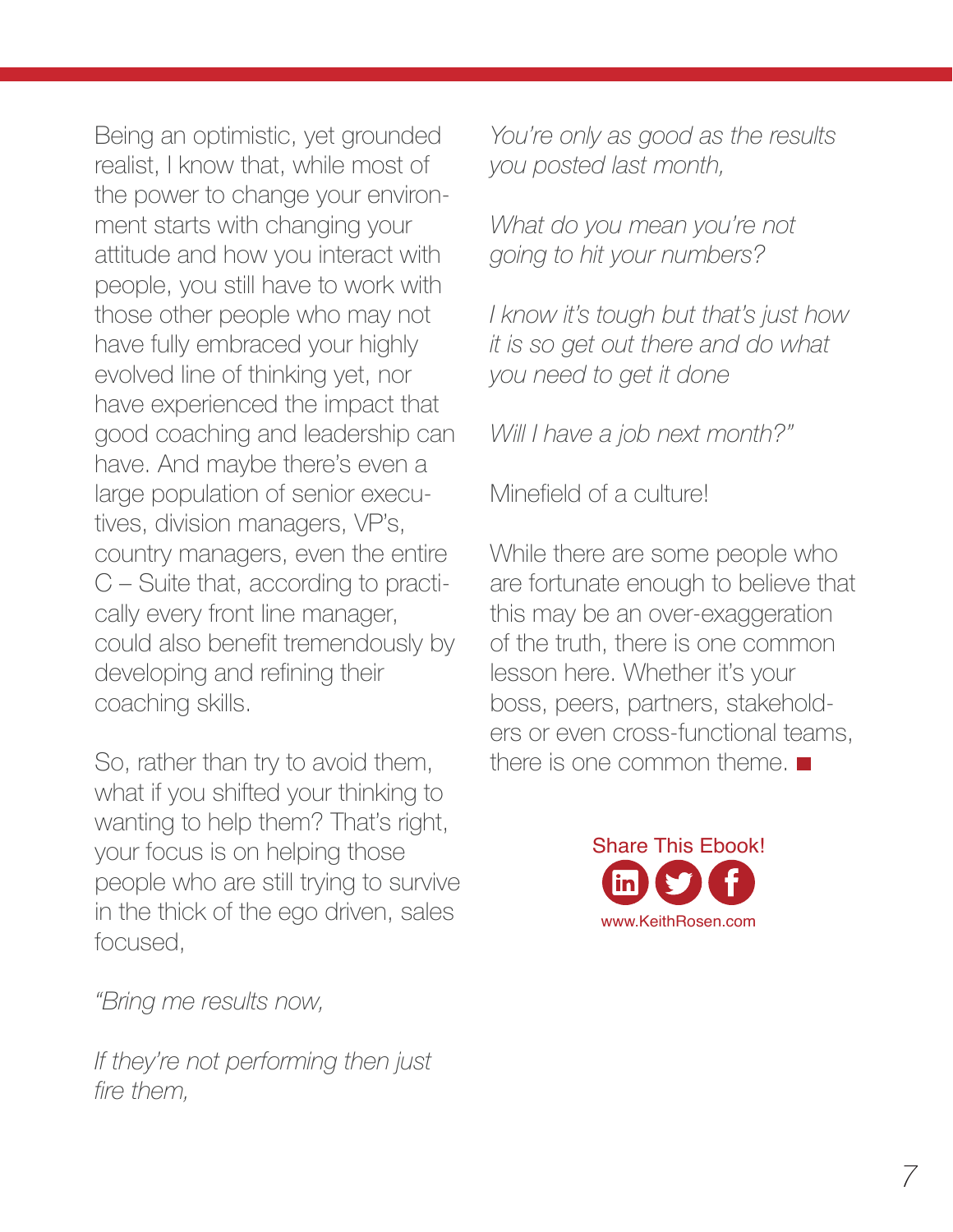## <span id="page-7-0"></span>Chapter 2

### It's the Message That Matters

While delivering my management coach training program in Moscow, a manager, frustrated by the fact that she wasn't getting the recognition and support she needed, asked, "Is it acceptable to tell your boss what you really want from them? I mean, shouldn't they already know what I need and if they don't know, shouldn't they be the one to find out?"

While the quality of every relationship between a manager and direct report (as well as the success and failure of every individual on a team) ultimately rests on the manager, unfortunately, there are still some managers who have yet to "get the memo" on this. Some are still in the process of learning how to become a better coach, and other managers simply do not have a clue about the importance of this responsibility. They have no idea how much power they actually possess to measurably impact their

team's success and the career path of each one of their direct reports.

In order to foster a stronger environment of trust, loyalty, accountability, collaboration and openness amongst your team, the answer to the question posed by this manager is "Yes." It is up to the manager to sit each direct report down, one to one, in order to ensure they have a keen understanding around exactly what each individual needs so they can foster this type of desired environment. The manager must uncover how to coach to each person's individuality and support them based on the team member's unique needs, goals, skills, concerns and objectives.

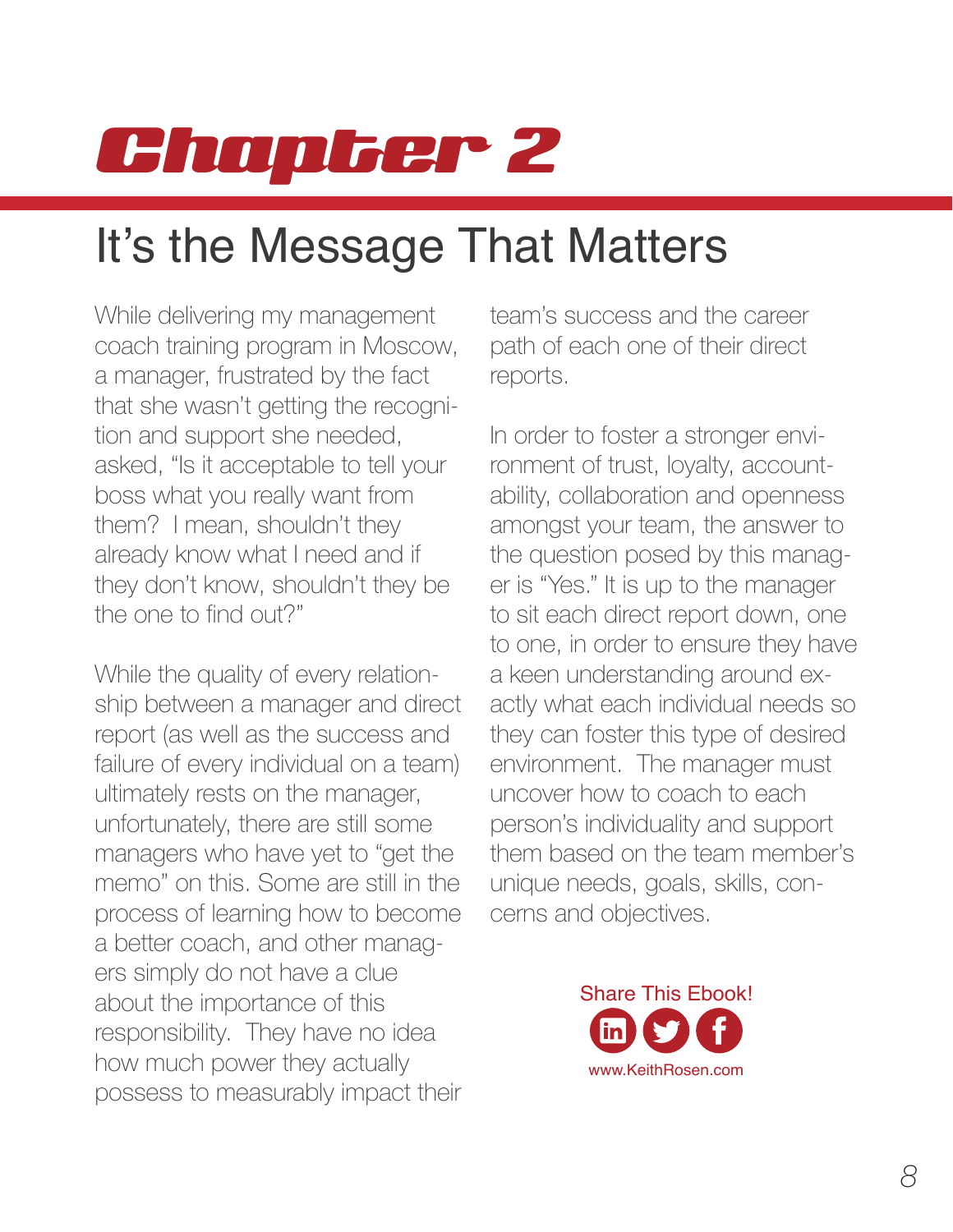As you can see, given the location in which I delivered this particular training event, this is not an isolated issue but a global one that affects employees in every position, in practically every organization and in every country worldwide.

The good news is, you can coach up! In other words, rather than leaving it up to chance, or waiting around until your manager gets a clue that he or she is the person who needs to begin this discussion, you can enroll your manager on establishing these new bound-

To further support this, after delivering my management coach training program hundreds of times in practically every corner of the world, I continue to hear the same question at some point during every training I deliver.

Sometimes, you have to tell your boss what you really need.

aries and expectations. You can be the one to bring up how you like to be coached, managed, communicated to and supported. How effective you are in conveying this message to your manager rests in your ability to craft

That is, "Will my manager be going through this same training as well?"

Regardless of where your manager is on his or her own path of development, if your manager has not yet come to you to establish these boundaries and expectations around your relationship, especially as it relates to coaching, then it is only in your best interest to be the one to take the initiative. Step up and initiate this conversation.

your message in a way that creates a new possibility rather than a confrontation. That is, how can you approach your manager in a way that would open them up to the point that they would want to listen to you?

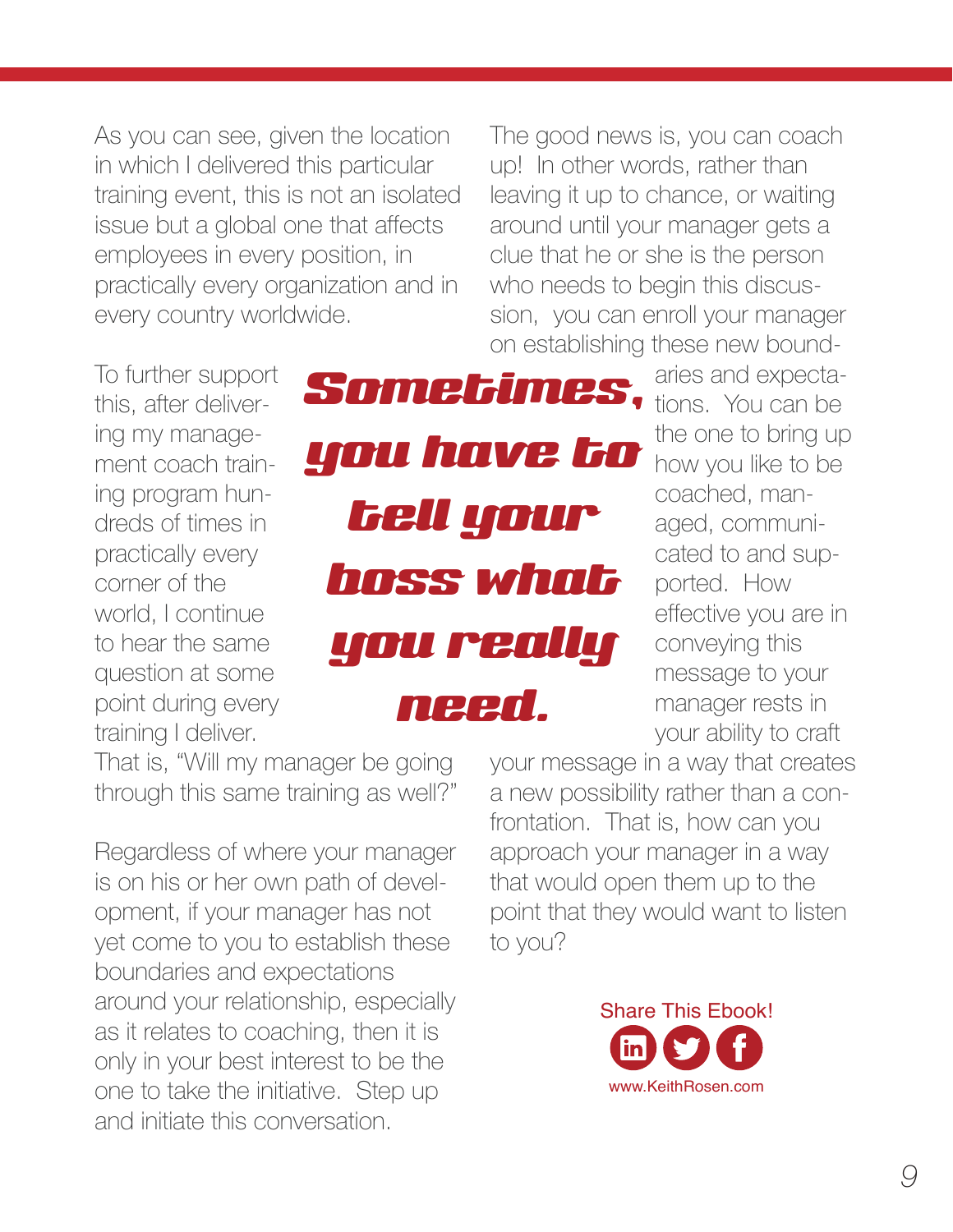#### *It's Time to Coach Up!*

You can coach up! In other words, rather than leaving it up to chance or waiting around until your manager gets a clue that he or she is the person who needs to initiate these types of conversations, you can be the proactive one and enroll your manager on establishing these new boundaries and expectations. Otherwise, if you are waiting for your manager to change or take the initiative, you may be waiting a very long time; possibly your entire career.

Sure, you can coach your direct reports. Now, expand your peripheral view of who else you can coach and positively impact. You can also coach your peers, as well as your stakeholders. What about your partners and customers? And, you can also effectively coach and enroll your boss.

That is, you can deliver your message in a more effective way regarding how you like to be coached, managed, held accountable, communicated to and supported. You can also discuss certain tasks, projects, problems,

people or commitments in a way that won't put your boss on the defensive and instead, create a healthy platform for collaboration and discussion.

So, how can you approach your manager in a way that would open them up to listen to you so that you can create new possibilities rather than another confrontation? It all starts by changing the conversation.  $\blacksquare$ 

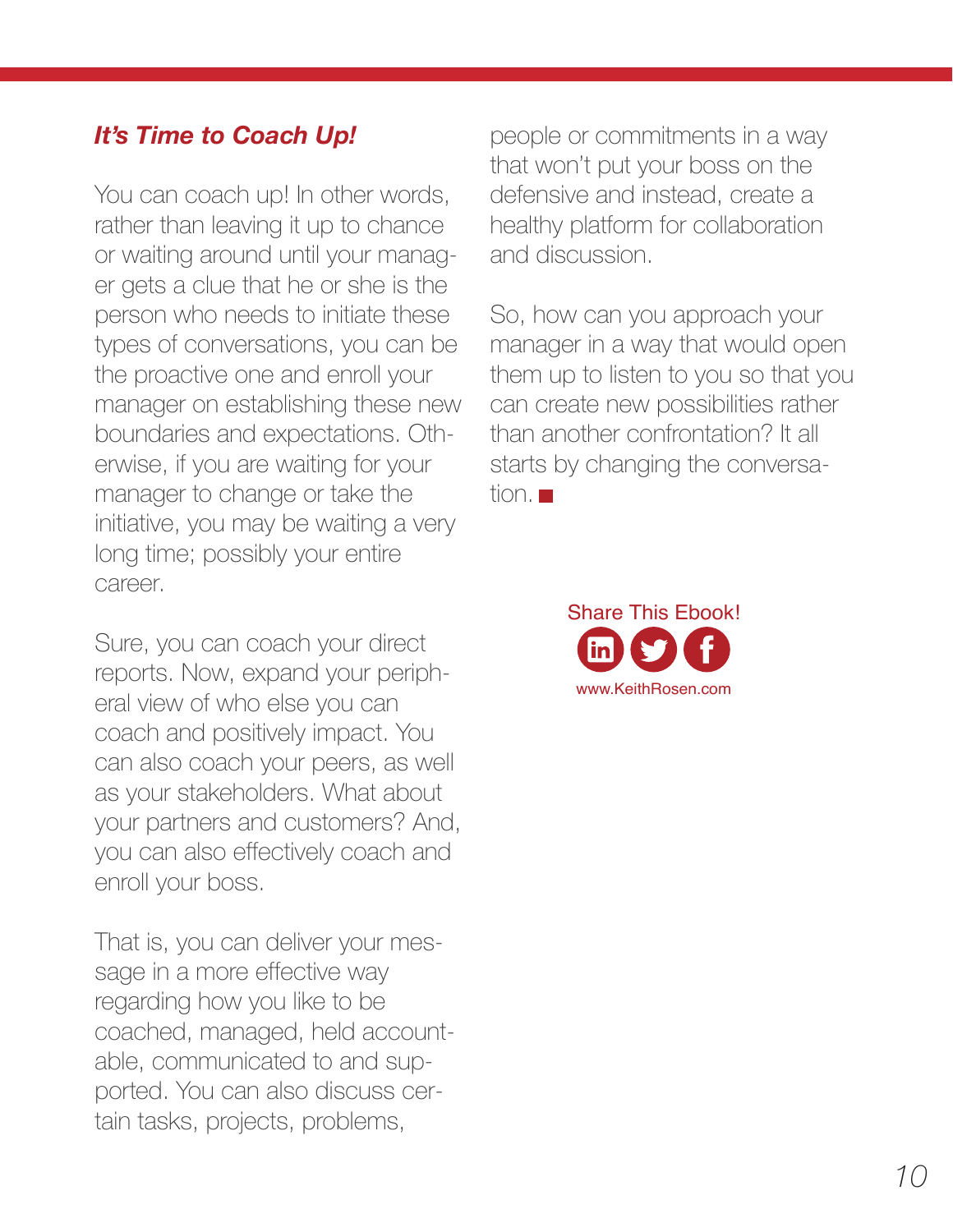## <span id="page-10-0"></span>Chapter 3

### How to Break Through the Reluctance to Coaching Your Boss

Unfortunately, many people believe that approaching their manager in a way that would make them receptive to what they have to say is a very difficult task. Some even feel it's an impossible one. What compounds this challenge is the fact that there are still those managers who fall victim of a very prevalent coaching myth. That is, they think they are coaching their people but they are really not. Many times (well, most of the time) managers aren't even aware of this, or the things they are doing that compromise the relationship and trust they have with their direct reports (a blind spot for them). As an example, I received the following email from a manager looking for some advice on dealing with this very issue.

*Dear Mr. Rosen, I am currently reading your book, [Coaching Salespeople Into Sales](http://coachingsalespeople.com)* 

*[Champions](http://coachingsalespeople.com) cover to cover for the 2nd time in the past few months. I am a Regional Field Sales Manager for a National Company. A few months ago, our boss read your book and became very enthralled by it. Now, we have begun "Coaching" our Sales Reps. The biggest problem I am facing now is that my boss has decided that he will coach us, the management team, beginning with me. I am having issues that I need to overcome or work on my resume, which is not in my plan. Incidentally, all of the Nine Barriers to Effective Coaching that you list in your book are there, starting with:*

*#1 He is a total "A Type" of Personality. Everything is his way and his ways are always correct. #2 There is a lack of trust. He has shown before that what you say can and will be held against you.*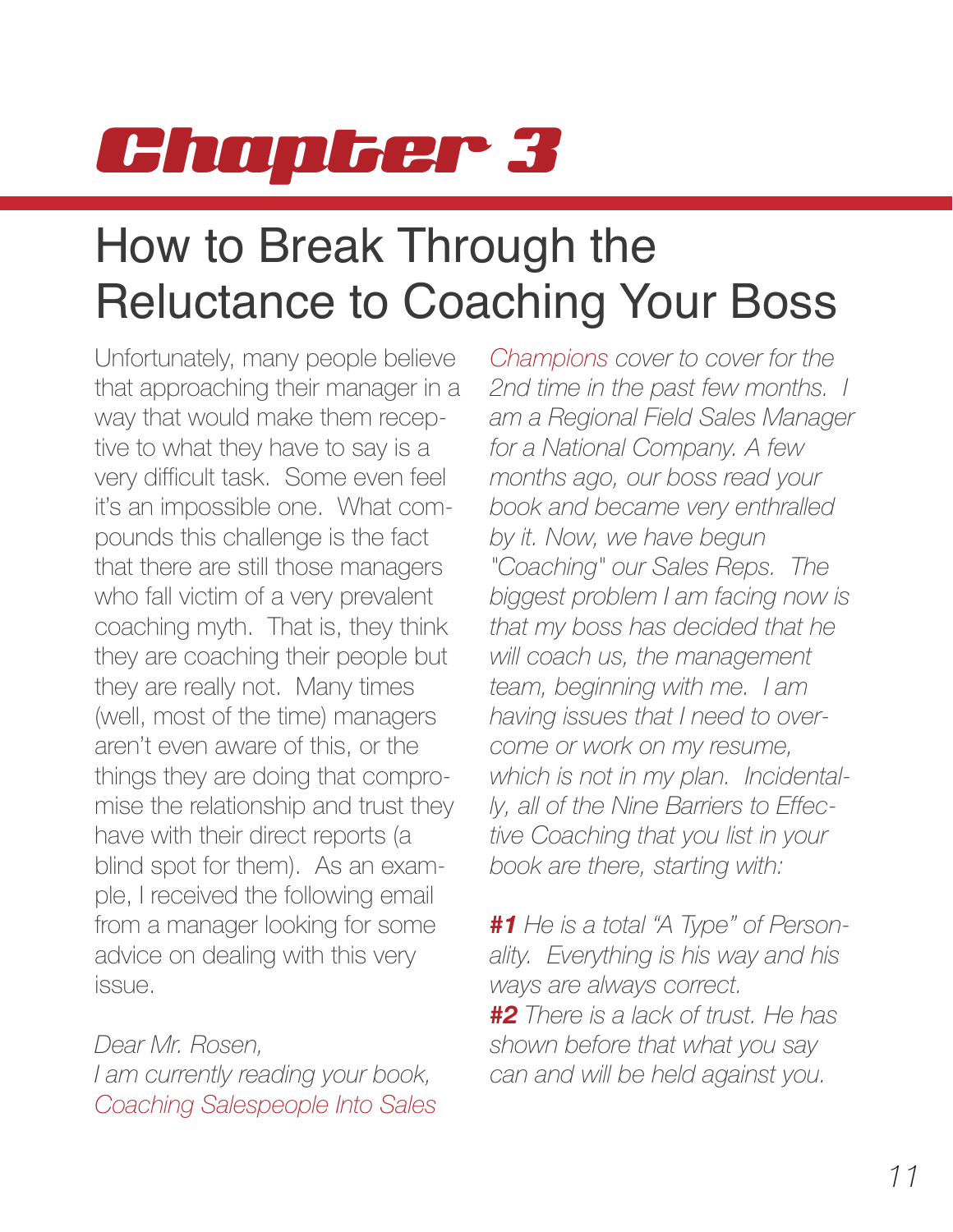*#3 I am not comfortable sharing my personal life and goals with him because he is judgmental. #4 His coaching training is no different from mine. That is, we haven't been formally trained on how to coach and have only been exposed to your book at this point.* 

shared in her email that create even more reluctance around wanting to approach your boss in the first place. You may feel that your manager may not care enough to be open to this type of discussion. Maybe there's an existing trust issue, especially if your manager has already compromised your trust or confidentiality. Or

*Your suggestions and/or com-*

*ments will be greatly appreciated*.

Maybe this situation sounds all too familiar? Here's where you have an opportunity to be proactive and do some

No matter what believe, and situation is with port the fact, the current your boss, this leaves you at a place of choice.

maybe you you may even have the evidence to supthat your manager's degree of self awareness or his or her ability to look in the mirror and do

coaching. First, you need to enroll your manager in being open to hearing some ideas regarding how you would like to be managed, along with any concerns you may have around being coached. This will ensure that the rules of the game are established up front.

Now, there may be some situations, like the one this manager

some personal assessment and diagnostic reflection is simply nonexistent.

No matter what the current situation is with your boss, where does that leave you today? At a place of choice. Keep in mind my definition of coaching: The art of creating possibility.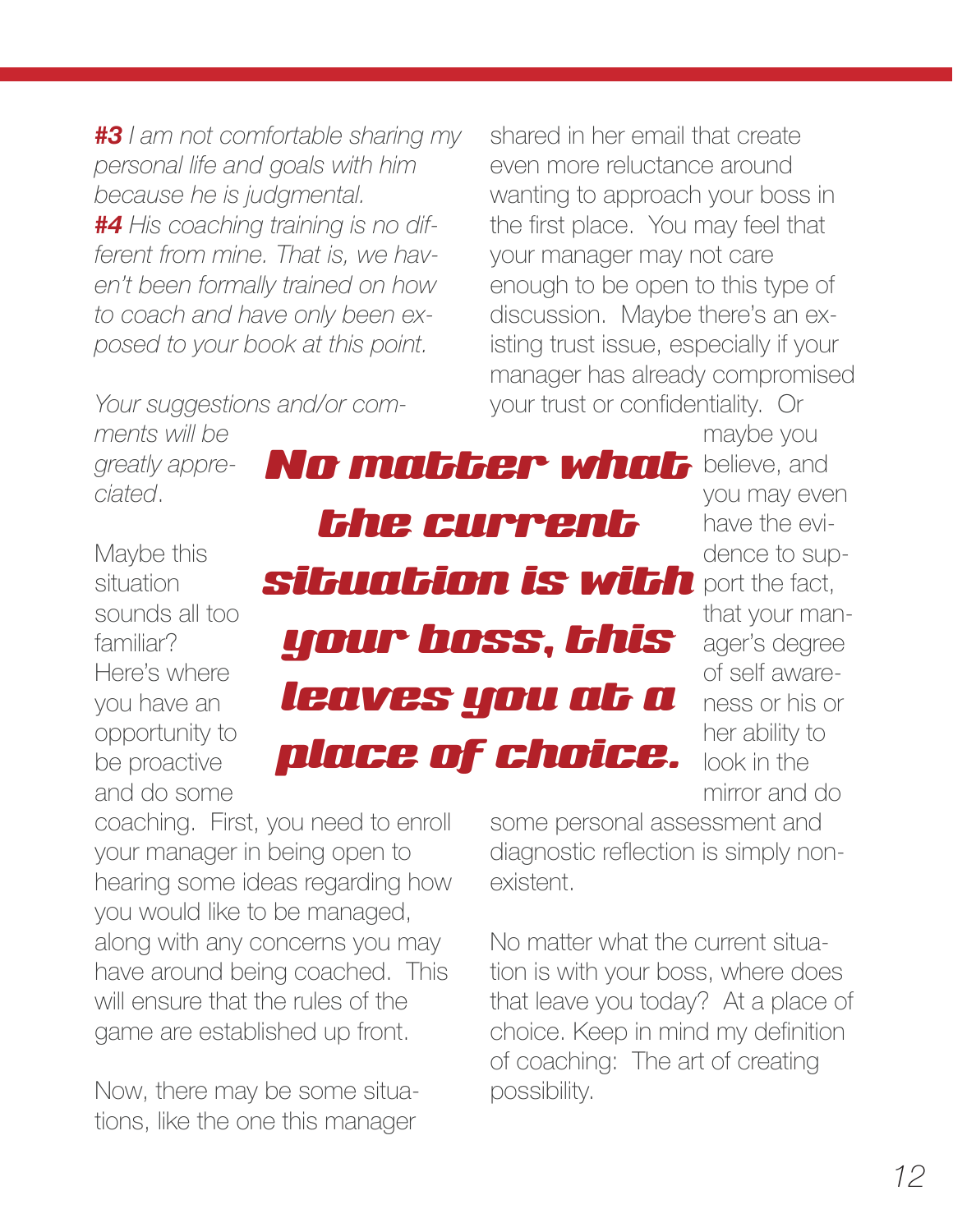Sure, you can continue to be an evidence collector to support your position, but I don't think that's going to change your current relationship with your boss. Conversely, you can take a stand for yourself and for your boss and do something different that in turn, would create a new possibility.

So, what exactly would it sound like when coaching up around this very situation or other situations you find yourself in where you recognize an opportunity to coach up? In the following pages, I've provided several examples of what you can say to your boss in order to foster an open dialogue that would create the opportunity to reinvent your relationship, as well as establish clear expectations and boundaries around your coaching and how you like to be managed.

Of course, I would suggest slightly modifying this so that the manner in which you communicate this message fits best for you, without changing the essence of the message. I realize that some people may believe this to be a difficult conversation to have. However, keep this in mind: It's only difficult because we don't have the words

or an approach we have faith in that would create a better possibility. Or, we make the assumption that this would never, ever work on my manager. As a result, we shy away from what we perceive to be a difficult conversation or one that would create friction and confrontation and never attempt to create a better opportunity for ourselves.

The result? You continue to tolerate a toxic situation or find yourself looking for a new career opportunity elsewhere. All because you weren't willing to take a stand for yourself, what you know is best and right for you. Instead, you cross your fingers and hope it's better elsewhere, or you hope that miraculously, the situation will resolve itself on its own, over time.

#### *Shifting from Confrontation to Conversation*

Think about what confrontation truly is. Confrontation is what happens when you have both eyes focused solely on your own agenda rather than first embracing, respecting and understanding the other person's point of view to create a new possibility that you didn't see before.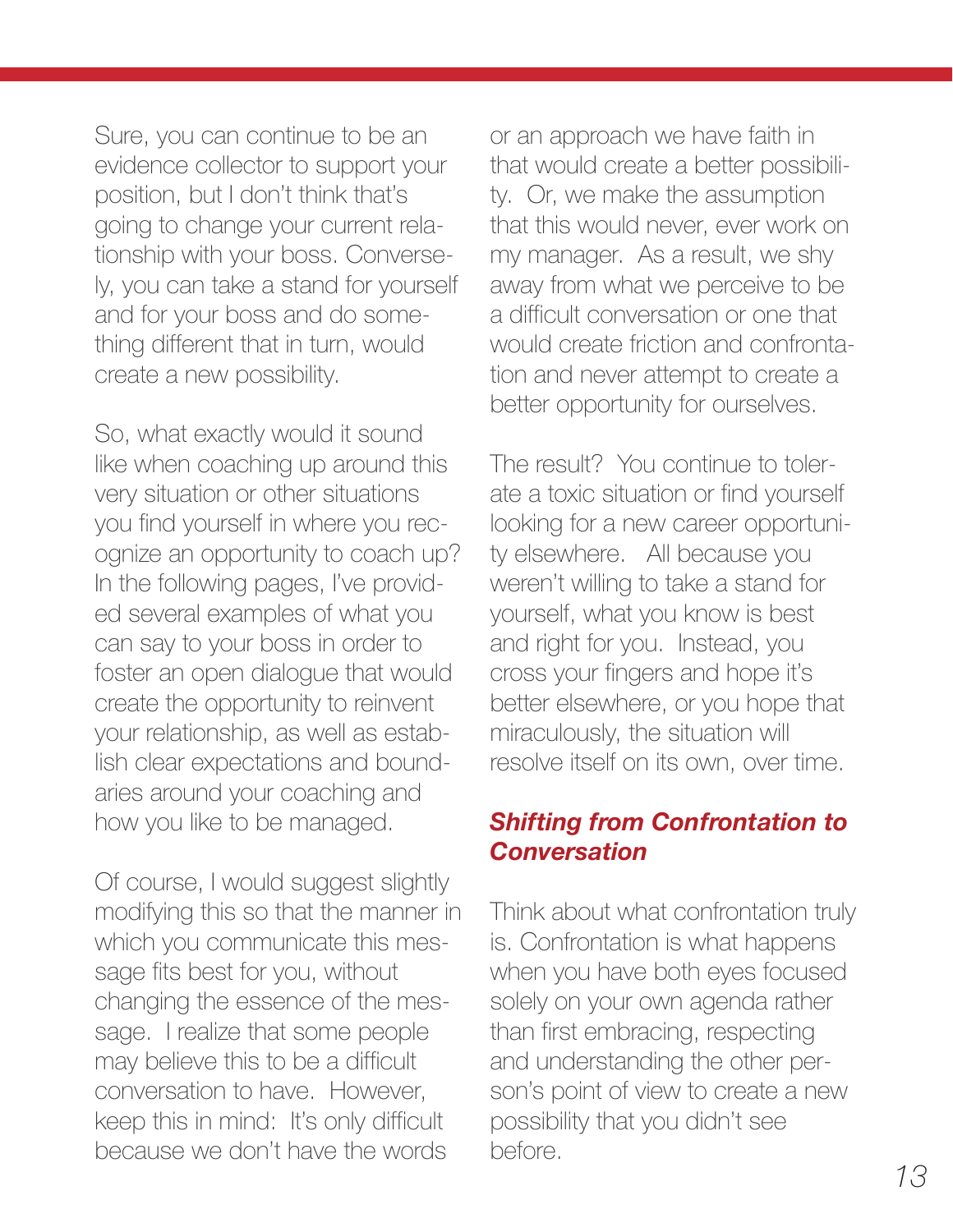This is why it is so critical to reinforce the importance of the language and message you use to approach and position a seemingly difficult situation that will result in creating a new and better outcome. It truly is the message that matters.

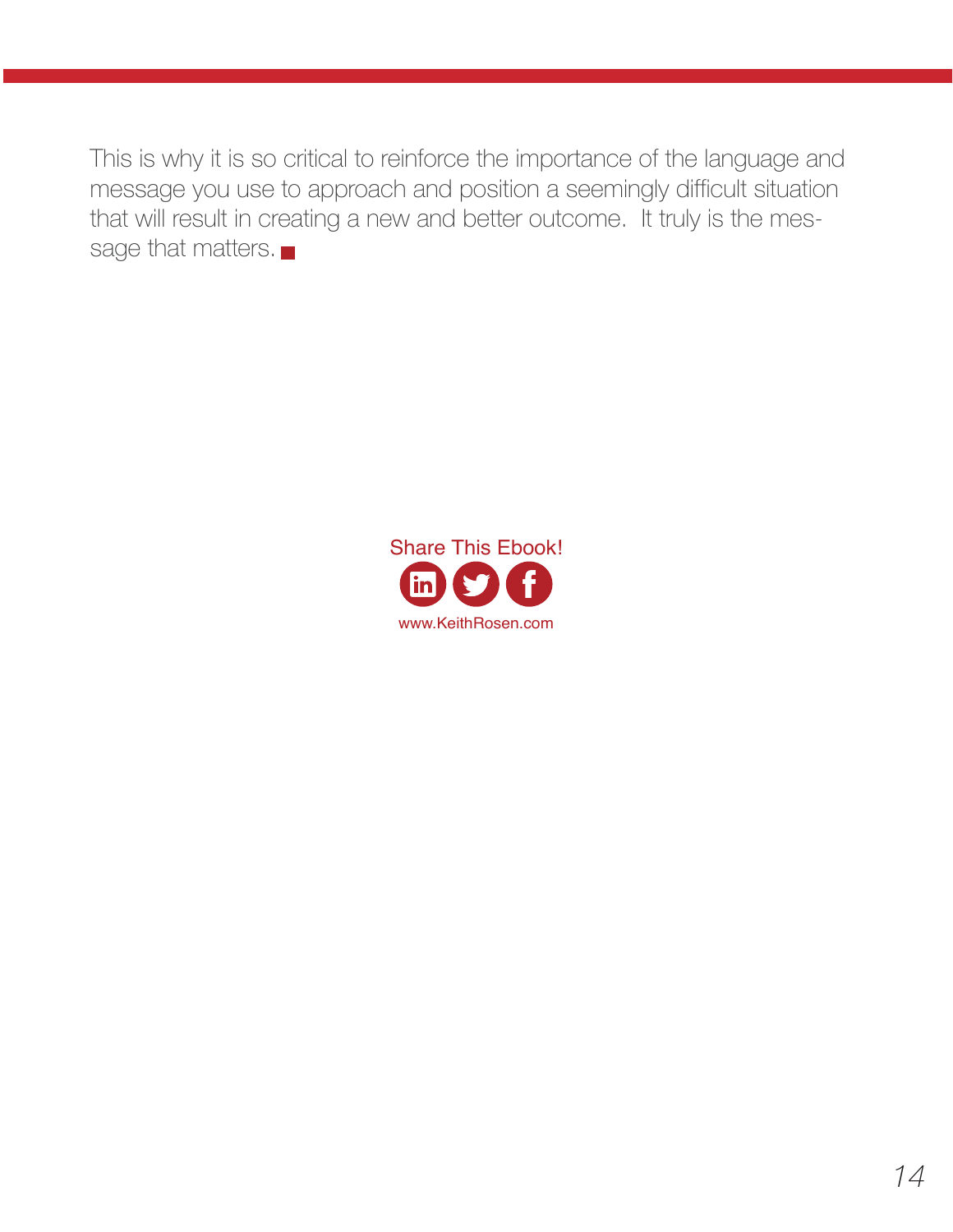# <span id="page-14-0"></span>Chapter 4

### Eight Guiding Principles to Be Mindful of When Coaching Up

While there are a myriad of factors to be mindful of when coaching up, including your disposition, your communication strategy, and managing your mindset, I've detailed eight of the top guiding principles to consider in order to ensure your coaching efforts are both well received and effective.

#### *1. Passive Coaching Isn't Coaching:*

A passive approach to coaching up will not likely be very effective. Sending an email or leaving an article or a book on your boss' desk about how to coach, communicate or manage a team isn't my idea of coaching up. While this strategy could be marginally effective, how this is received depends upon the relationship you have with your boss. Your well-intended efforts could also blow up in your face if your intentions were not

clear and as such, misinterpreted by your boss.

#### *2. Confirm They are Ready to Listen:*

When approaching your boss about a conversation you want to have with him or her, confirm that he or she is not only willing but is also ready and in the right frame of mind to have that conversation. Trying to coach up while your manager is in the middle of handling a crisis, or right after they hear some bad news, or after a less than favorable forecast meeting is probably not the best time. Take his or her pulse on the timing before jumping into the conversation. It would probably be more effective to schedule a time on both of your calendars to have this conversation to ensure that the proper amount of time is allocated for this important discussion.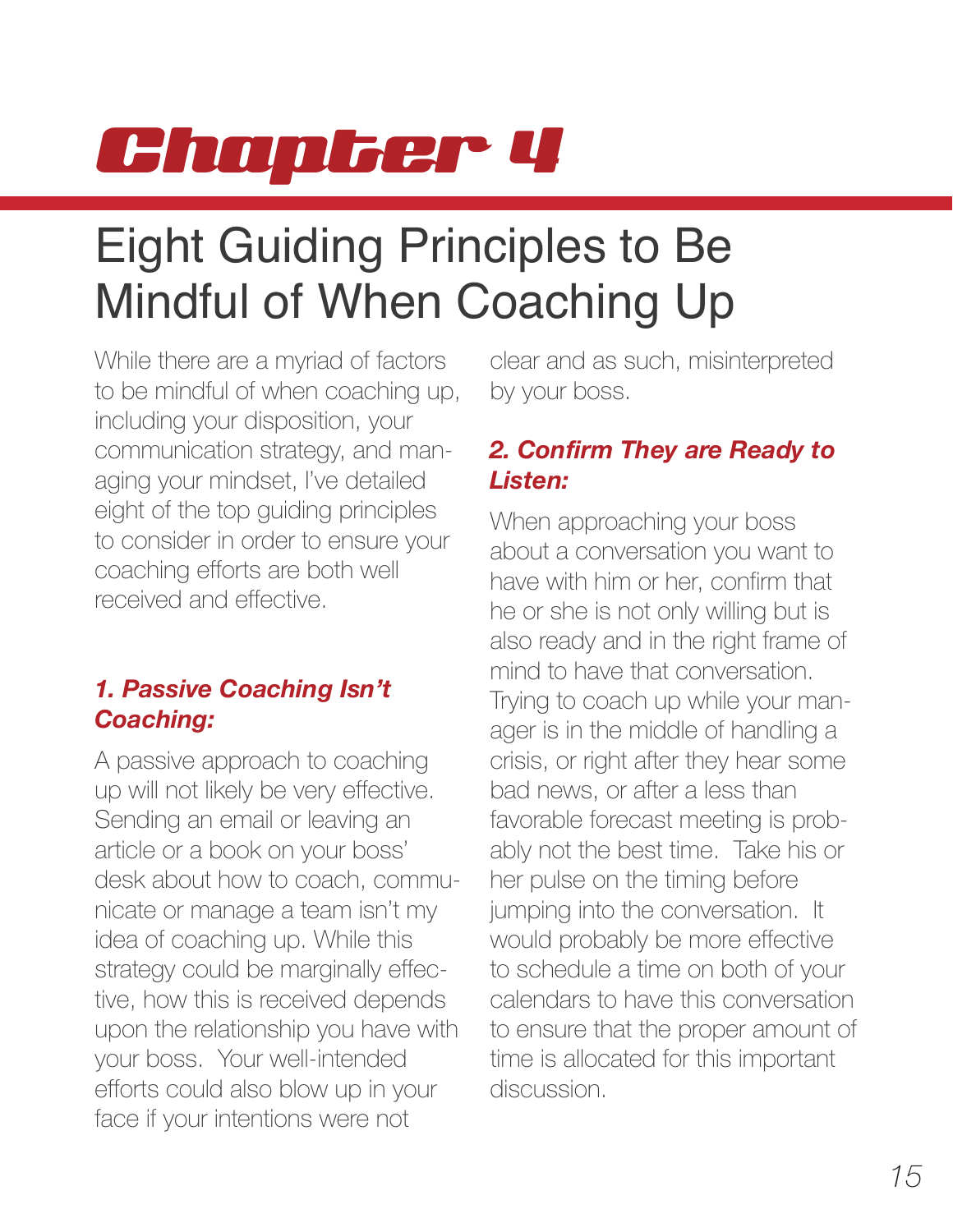#### *3. Share the Benefit They Will Realize:*

To make a positive impact, your initial approach has to be focused on the value that your boss would realize. What is in it for him or her, why should he or she listen and entertain your request in the first place? While it's clear that you're having this conversation to create a better opportunity for yourself, how you position the conversation is critical. As such, approach this discussion not solely focused on you and what you want, but on the greater goal or meaningful result and the value that your boss, and even your company would experience. If you were looking at your agenda through your boss' eyes, what would be something he or she would find worthwhile to achieve?

#### *4. Positive Positioning is Key:*

Focus on the pleasure, the goal, or the end result rather than dwelling on the problem. Managers get tired of hearing about problems or what is wrong and they hear these things throughout their entire day from multiple sources; their customers, employees, vendors, even their bosses. In fact, most of the time, when approached by their direct

reports, managers are already expecting to hear about some issue or challenge that needs resolution. So, first and foremost, be positive so that you can focus on the positive result. In turn, this will help shift your manager's listening, making him or her more open, receptive and willing to have the conversation with you in the first place.

#### *5. Honor the Two Conflicting Truths:*

Remember, you're coaching to a certain degree, which means embracing the most challenging part of coaching. That is, balancing out your objective in the conversation while surrendering your agenda and having no attachment to the outcome at the same time. Yes, two conflicting truths that co-exist simultaneously. Besides, while you're approaching the conversation to generate an expected outcome, there may be a better solution co-created within the conversation that you never even considered before. Sure, you have an agenda; however, it is during the actual conversation that you want to keep your mind open to creating new possibilities and to remaining detached from your own myopic, preconceived solution or anticipated result.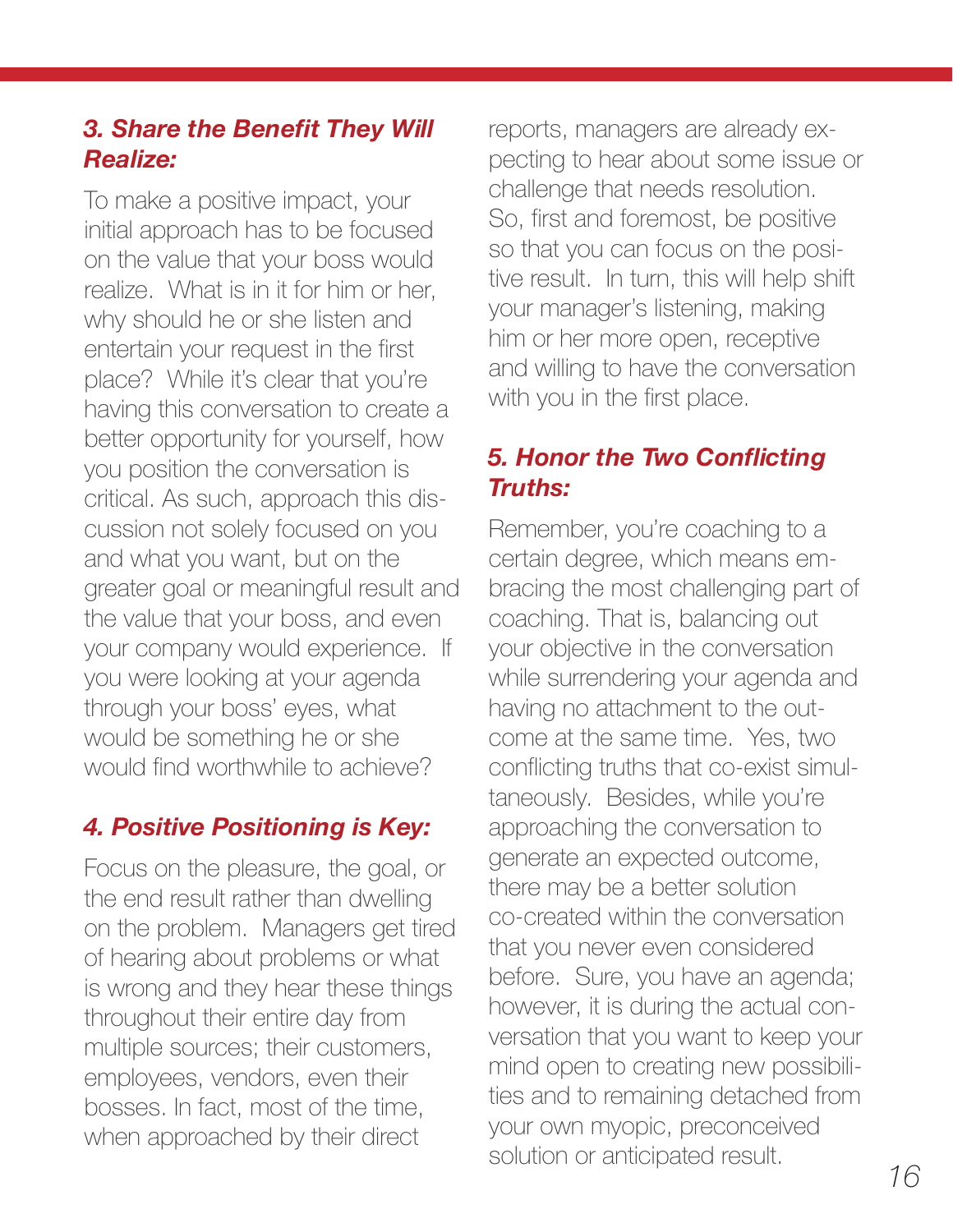#### *6. Balance Being Obsequious with Being Pleasantly Assertive:*

Strategically positioning a positive conversation as it relates to the message you deliver is one thing. How you show up to the conversation is something entirely different. While you want to stay away from sounding like someone who is overly submissive, subservient, or the proverbial brown noser, the pendulum can also swing to the extreme in the opposite direction. So, be mindful of your disposition going into the conversation. In other words, find the balance between coming across confident and assertive, while being respectful and humble. In addition, being an optimistic, encouraging person goes a long way in facilitating a deeper, more meaningful interaction with someone. Besides, what boss really enjoys being around a wallflower or a pessimist?

#### *7. Keep The Past or the "Already Thinking" At Bay:*

If you're already going into the conversation with a less than desirable expectation, such as anticipating an unreceptive reaction

from your boss or a negative outcome, there's a good chance that's exactly what you're going to get. There's a symbiotic relationship between the way we think, listen and the questions we ask. For example, if you're already thinking from a negative place, then by default, it's going to affect how you listen. Now you're listening from that certain place or through a filter. Consequently, chances are you are not going to ask certain questions that can create new opportunities. After all, if you keep listening from the past and reacting based on a past experience or a future expectation, you will continue to create the same results as before. Expect the unexpected and be more of a 'possibility creator.'

#### *8. Ensure Forward Momentum:*

Make certain that the outcome of your conversation includes actionable next steps assigned to each person involved, along with a measurable timeline on each to ensure continued momentum that will result in the changes you're looking for.

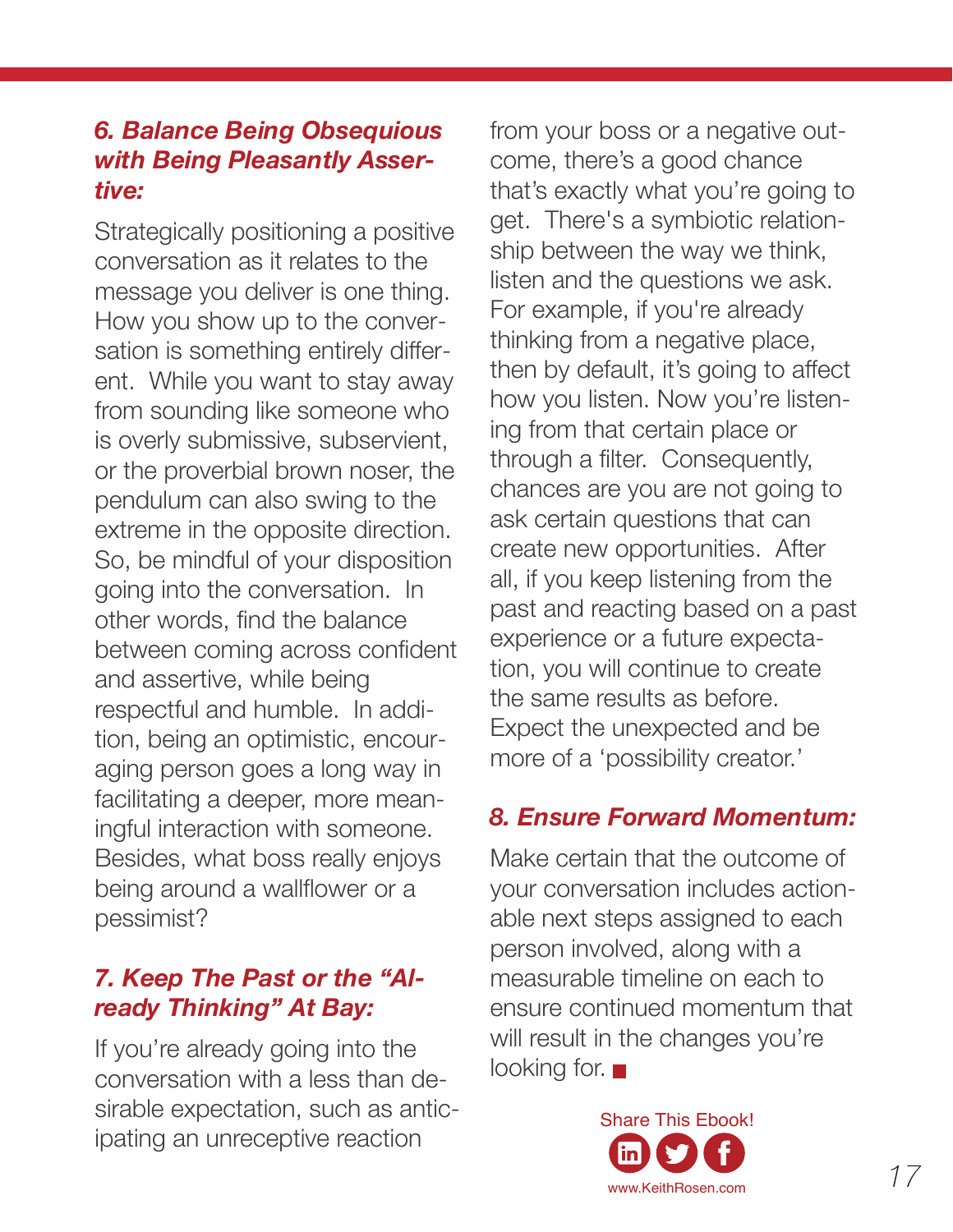## <span id="page-17-0"></span>Chapter 5

### Crafting the Right Message When Coaching Up

When reading through the following examples, feel free to modify these templates so that the dialogue fits best for you and your style of communicating, without changing the core intention and focus of the message.

Notice that in each one of the examples, while you're positioning the conversation and your agenda in a collaborative way, you are also creating the opportunity to hold up the mirror so that your boss can recognize certain areas he or she can improve upon and come to that realization on his or her own, without running the risk of making him or her wrong, telling him or her what they're doing or not doing well, or putting him or her on the defensive. By using this methodology, you are, in fact, honoring one of the core principles of coaching.

#### *Change the Conversation - Change the Outcome*

Let's say you feel that your manager isn't providing you with the support or acknowledgment you need to fuel your motivation and keep you performing. (Shocking, I know, this sort of thing never happens in the 'real world.')

Or, what if you wanted to approach your manager and set new expectations around how you work together and how you like to be managed, without sounding like your whining and complaining?

What follows are six different examples and scripted dialogues when coaching up.

Finally, when approaching this conversation with your boss, timing and location do matter.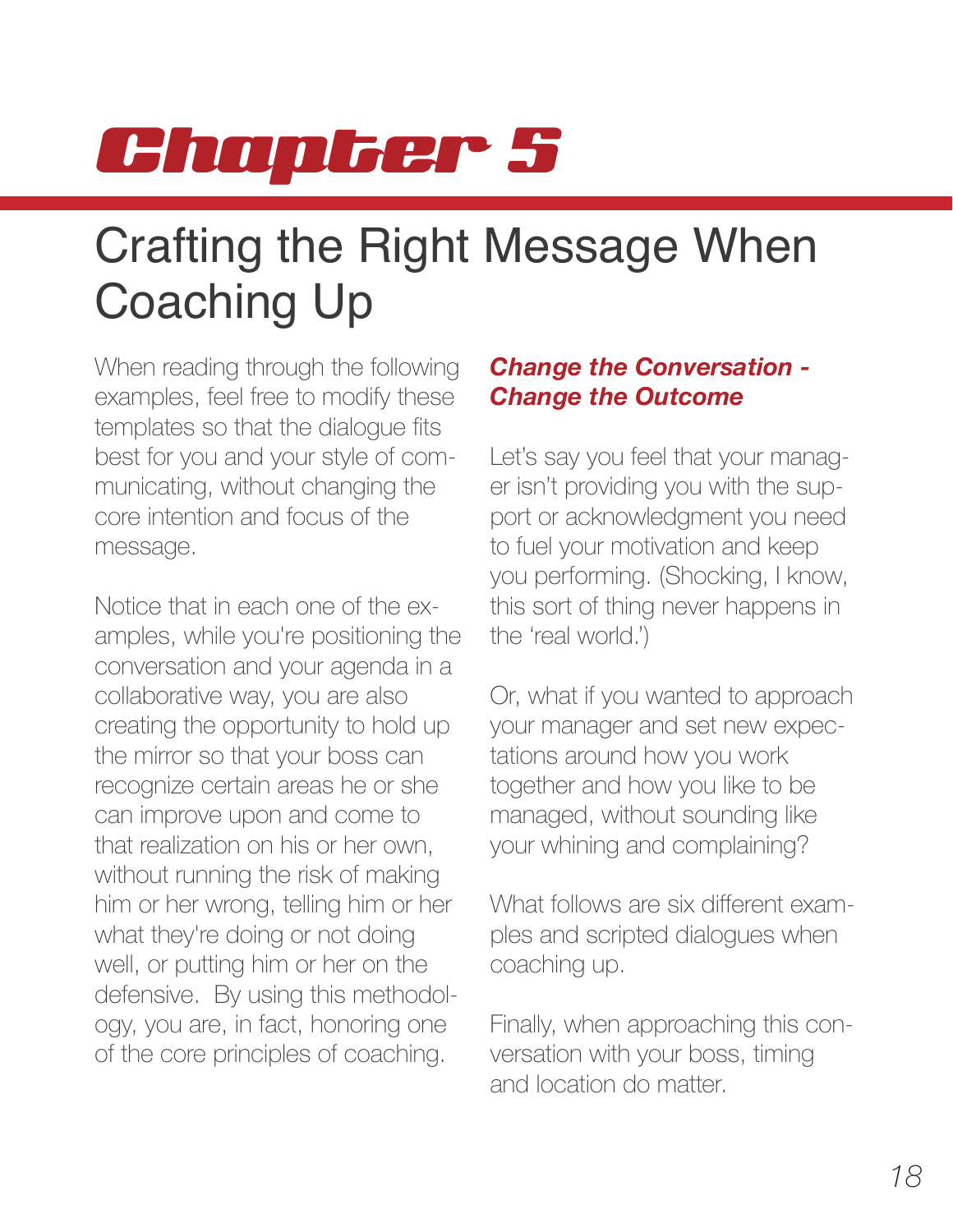#### *1. Establishing the Expectations of Coaching:*

When looking to set the expectations around coaching, here is an example of coaching up that has proven to work for many people in similar situations, including the one described by the manager I referenced earlier.

*"(Boss), I really value your opinion and support and not only appreciate your willingness to coach me but I am genuinely excited about the possibility. In order for both of us to experience worthwhile results around this coaching, it's important that I have a better understanding of your definition of coaching and your coaching approach, so that I can make sure I'm leveraging every coaching opportunity I have with you.In order to do so, would you be open to discussing and establishing the parameters around our coaching to ensure that we're both clear about what we can expect from each other?"*

#### *2. Establishing How You Like To Be Managed and Motivated:*

If you find that your manager isn't providing you with the support or

acknowledgment you need to fuel your momentum and keep you producing, here is an example of an approach you can take to position a conversation that would enable you to inform your boss how you like to be managed and motivated.

*"Throughout my career, I've noticed certain things that some of my prior managers have done, including some of the things that you do, which have had a positive and measurable impact on my performance, my attitude and the quality of work I produce. Since we both have a vested interest in my success here, and since each person you manage is motivated by something slightly different, I thought it would be beneficial to share with you what I've seen you do that has really motivated me to perform at my best."* 

*"The fact is, I really appreciate when you do these things and thought this was a way to first, thank you and second, to let you know that it's really working for me.*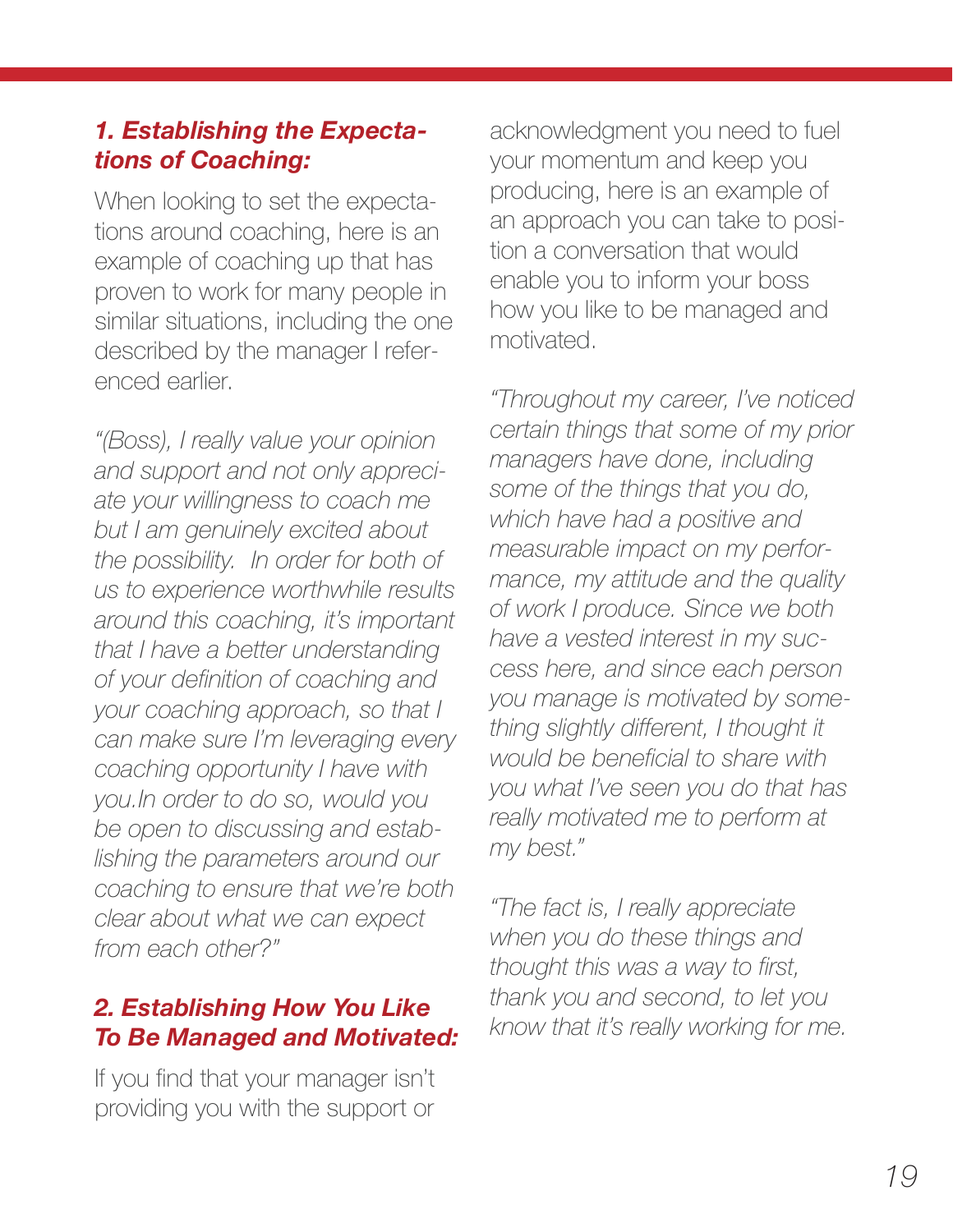*I know how busy you are and that you have so many things coming at you. And I know that a lot of the time, you're hearing about the problems and what's not working, rather than hearing some acknowledgment of what is working."* 

*"Since I do value your opinion and support, I thought that by sharing this with you and putting this in front of your line of vision, it will reinforce what you may already know that's working and save you some time down the road by helping me avoid some pitfalls I may encounter while keeping me at the top of my game. Would you be open to me sharing this with you now or would scheduling another time for us to have this conversation work better for you?"*

#### *3. Addressing the Concerns, Parameters and Boundaries Around Coaching:*

If you find that you need to address some sensitive concerns (especially if there's a trust issue), while establishing the parameters around your manager's coaching efforts, you can use the following approach when speaking to your boss.

*"I have a few questions about moving forward in a coaching relationship with you that we have not addressed to date and I don't want anything to become a barrier to the great work we can accomplish together. So, I felt it important enough to bring this up to you, because I do value our relationship and your support. As we both (read in the article, the book, heard in the training, etc.) coaching is a two way commitment to the process and requires ongoing, open communication and trust on both ends, as well as both parties being open to feedback. Especially when it's an employer/employee coaching relationship, it's important that we are very clear on what we will discuss in coaching, what we will not discuss, what information will be kept confidential and never compromised or used beyond our coaching, and what information will be acceptable to use during a performance review."* 

*"Would you be open to discussing these things that, once addressed, would help strengthen our relationship and make the coaching even more effective and valuable?"*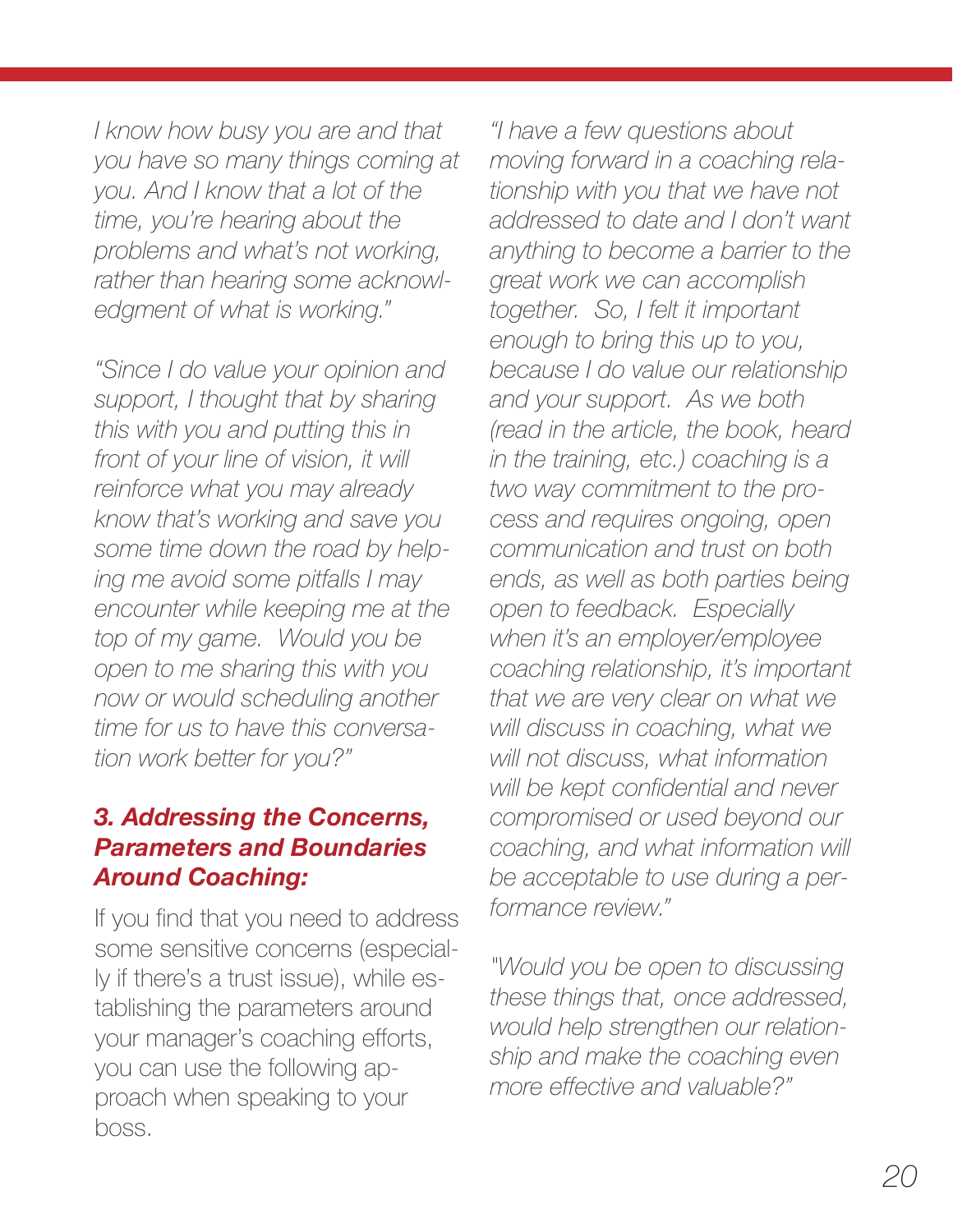#### *4. Creating Alignment around Your Role and What's Expected of You*

Are you being responsible for what's on your job description when you were hired for your current role? Have you even looked at your job description recently? Do you even have one? Are you and your boss aligned with what's expected of you as it relates your sales target, as well as the other components of the business you are responsible for?

Is that measured? Do you have any guidance around that or a process to do so? If not, here's a critical conversation worth having with your boss that would put some measurable guidelines you can use to track your performance expectations.

You can approach your boss with the intention of creating alignment and clarity around what's expected of you by seeking to better understand how you can become a valued resource for them and what you can do to make their job easier.

Take notice not only of the change in the message and language but in the mindset and the approach needed for it to be authentic and effective. This template not only focuses on setting new expectations around your relationship but also what you can do to make your boss's job easier.

*"Wait, you're suggesting that I approach my boss and ask them what I can do to make their job easier?*

That's right! Besides, when was the last time you did, if ever? And if you did, imagine how powerful this can be and how it stimulates that law of reciprocity. That is, if I'm willing to help you, then you would be more willing to help me.

*"I know how limited our time together is and realize you have different responsibilities and pressures placed upon you. I really want to support you the way that would be valuable for you.* 

*In order for both of us to experience worthwhile results and hit our business objectives, it would be helpful for me to have a better understanding of your expectations*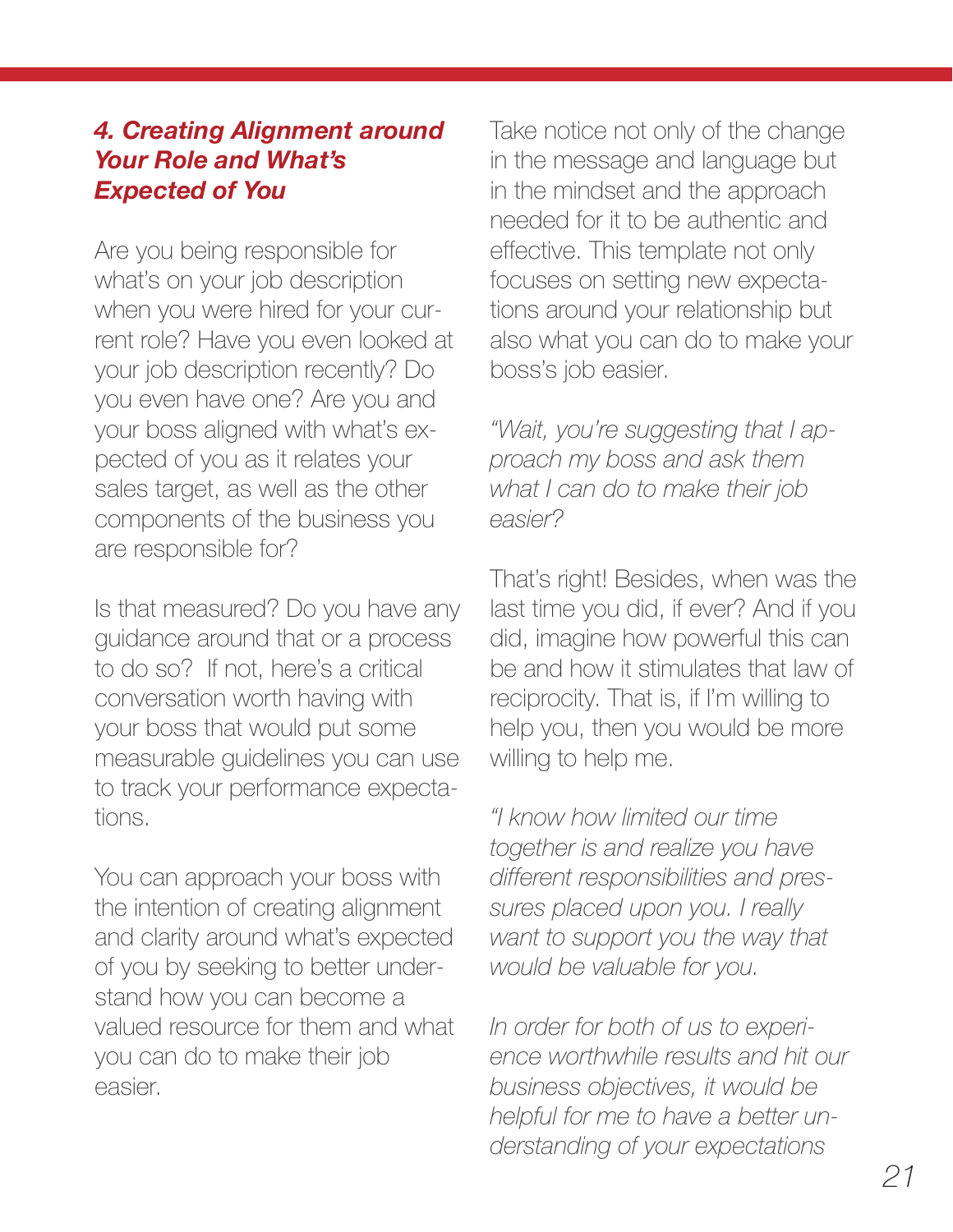*of me aside from my sales targets, so that I can make sure I'm doing everything in my power to make our district successful, focus on the right priorities and also make your job a little easier.*

*Would you be open to discussing what else I can do to ensure I'm meeting your expectations and that we're collaborating as effectively as we can to achieve our shared goals?"*

#### *5. Coaching a Senior Executive around Correcting a Poorly Executed Rollout of a New Initiative*

Get this. Mary, one of my dear, wonderful clients, had to experience this disaster lead by senior leadership. Within one month, the company:

1. Changed the territory that each salesperson had managed for the last several years.

2. Adjusted the compensation plan (and not to the sales team's favor). 3. Pulled away 80% of each salesperson's customer base so that they only focus on selling deeper into top accounts.

amongst salespeople, since the majority of accounts changed ownership when territories changed. 5. Created a swarm of emails and calls into customer support from angry customers who weren't even informed of these changes. 6. Fired and replaced a new worldwide director of sales. 7. Rolled out a new CRM!

When Mary approached her boss about what the plan was to manage all of this change, she quickly realized that no one had a plan to manage this transition. Their plan was, *"Dump and Go Do!"*

Hey, I couldn't make this stuff up if I tried! But due to the thinking, messaging and consistent communication strategy Mary put in place, she came out smelling like roses, kept her team intact and was able to create an overall solution that managed all the change in a way that people could successfully embrace it.

So, can you coach up when faced with all of this change, uncertainty, fear and no strategy in place to manage it all? I certainly hope you will!

4. Had to transfer accounts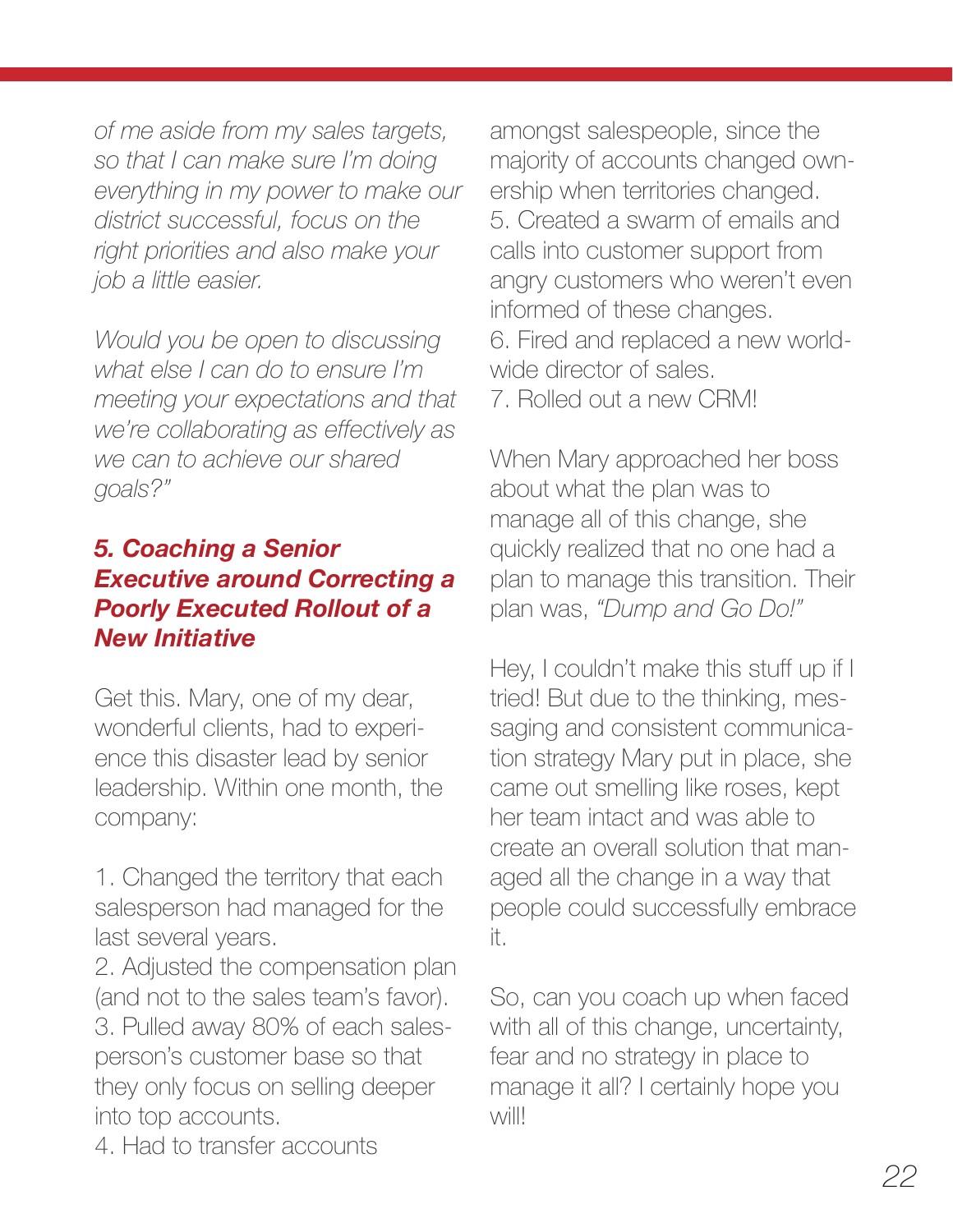Besides, who's ultimately going to suffer the fallout of someone else's mistake? You.

Granted, you're approaching your boss, a person who's part of the senior leadership team and can decide the fate of your career, to tell her *"Idiot! You really screwed up this one. Due to the lack of planning and unsophisticated level of communication to the field, you've successfully created mass chaos! So, before there's even more collateral damage, you better fix it now and stop the hemorrhaging!"*

As much as we'd like to, (and sometimes in some instances, when there's that level of trust, you can) we can't say it this way.

But we need to deliver this underlying message in a way they would be open to hearing it and making some needed change fast, especially when those in senior leadership fail to see the connection and imminent fallout that's about to occur! Here's how.

*"I know we have several key initiatives happening right now and know how important they are to the company. I certainly want to do* 

*everything I can to ensure a successful rollout. Having gotten feedback from the field, there's a risk of losing a percentage of the sales team due to all the change, especially the change in compensation. If I was to switch roles with them for a moment, I can see how they can react this way because right now, there's been no clear communication from us as to why we're doing this and what the benefit is for them. So, of course, they are going to default right to fear.*

*At this point, I haven't heard a consistent message to the field from all the regional managers and thought it was important enough to bring to your attention so we do have one in order to mitigate panic and fallout.* 

*Right now, there's a small window of opportunity we have to ensure this rollout not only lands well but is then embedded in the daily rhythm of business of our team.*

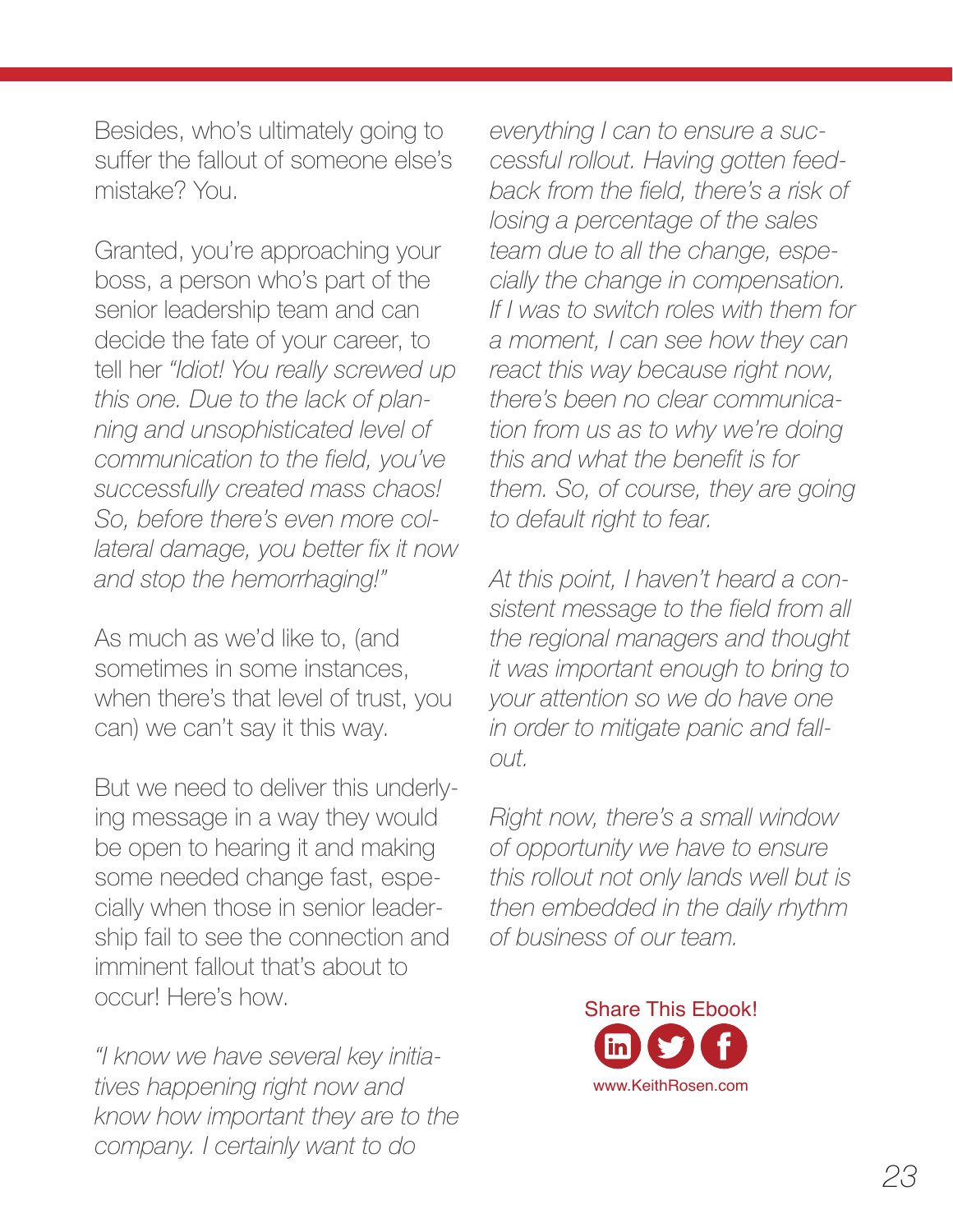*I'm already hearing concerns and getting questions from my team and thought it would be a good idea to share them with you, so that I am responding to them in a way that supports your objectives best and prevents time consuming problems.* 

*Would you be open to putting a few minutes aside to discuss how I can best support you and these initiatives so that we achieve the results you want?"* 

#### *6. Sharing What Could Be Considered a "Tough" Observation with a Peer or Superior*

This could be an act of random kindness, and selfless will. Or, maybe you have to work closely with this person and they impact you in some way.

Maybe you have no authority over this person because they're you're peer, or boss or an executive in another division or location. Or, maybe you're dealing with someone who's not very self-aware. It could also be that they have a 'big' ego and as such, are resistant to

any feedback you may want to share.

Regardless, if your motivation is pure of heart, your message helpful for them to hear and yet, you still have something to gain by them listening to you, that's okay! As long as you're authentic about it and your actions keep you in your own integrity.

You have some choices here:

1. Do nothing and tolerate it.

2. Do what you've tried before and get the same result.

3. Try an approach designed by a skilled wordsmith that will facilitate a different conversation and create a new possibility.

If you've chosen option three, here's your prize; a scripted dialogue for you to use as a template to craft your own message.

*"After having an opportunity to (work with you on the last few engagements, be managed by you for X months/years now, get to know you better through these quarterly events, etc.)*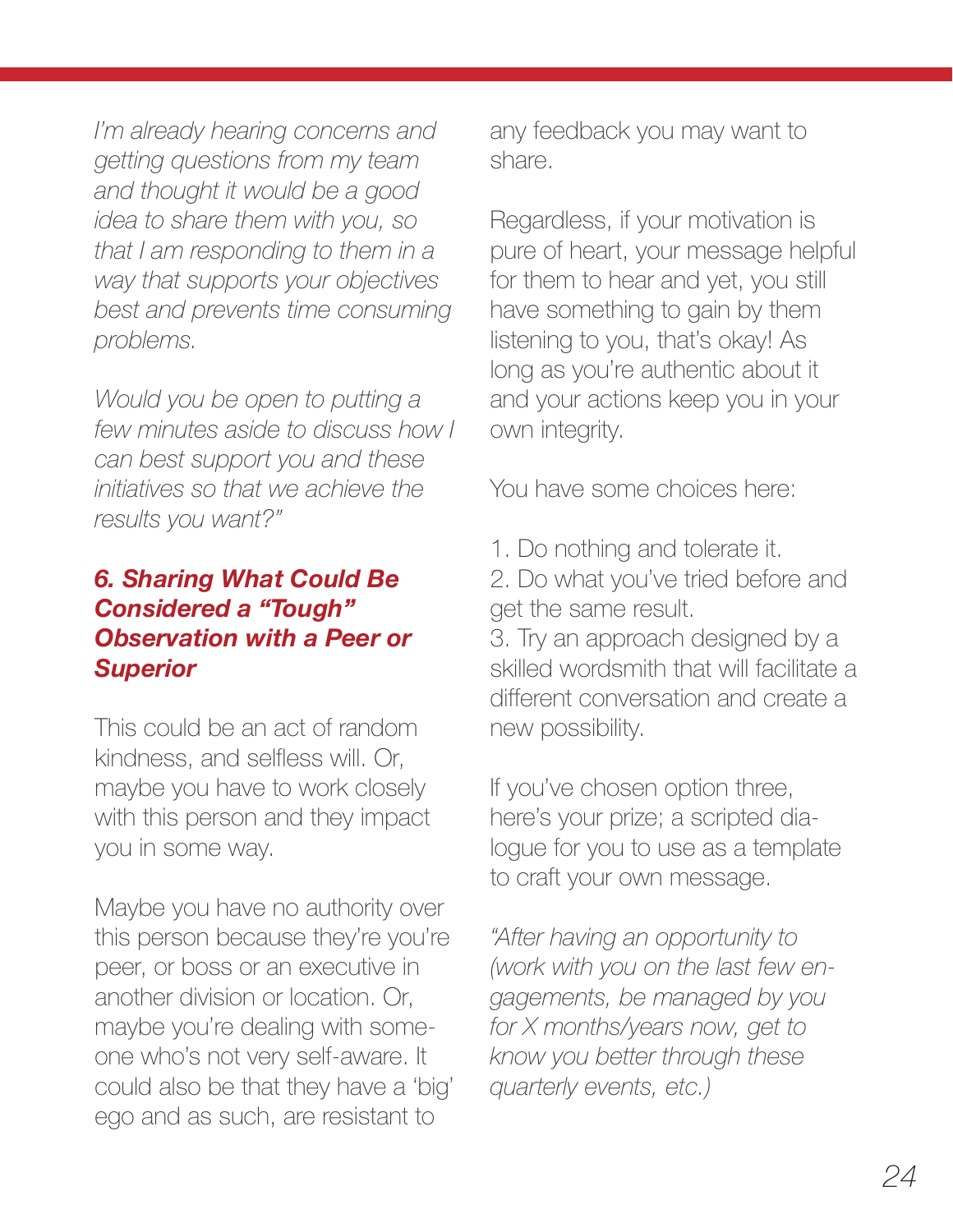*I noticed that there are some really great things you do when engaging with (me, your peers, direct reports, boss, customers, etc.) that, quite frankly, I would like to learn how to do better myself.*

*Personally, I'd love to hear what your observations are of me, as I'm always looking for opportunities to improve or strengthen my skills and perspective. So, I would really appreciate any feedback you're willing to share.*

*There are also some things that I've observed in your behavior and interaction with your team and customers that I believe if you don't address, will affect your personal brand as well as any promotions you expect.*

*I do sincerely want the best for you. So, for me to be in my own integrity, I feel it's my responsibility to share these observations with you. Then, you can then make the choice to leverage them the way you see fit.* 

*My only request is to hear these things with an open mind, knowing the goal here is for you to maintain your positive reputation within the* 

*organization so that you can get to the position you want. And if you don't want to hear them, that's fine as well and I certainly respect your decision either way.* 

*Do you have a few minutes to discuss this now, or would another time work better for you?* 

#### *Awareness Checkpoint*

Pause for a moment. Granted, this is probably a totally different approach, one that you would never even consider. But isn't that the point? Unless, of course, your current way is working brilliantly. If so, I can save you some time, as there's no need for you to read the rest of this book.

I know, in many cases, it's similar to tying your dominant hand behind your back and then writing with your other hand. Making positive changes in how we come across and interact with others takes time and practice. But imagine what would be possible if this type of approach opened up your boss's listening in a new way? Would it be worth it to take this out for a test drive, somewhere safe?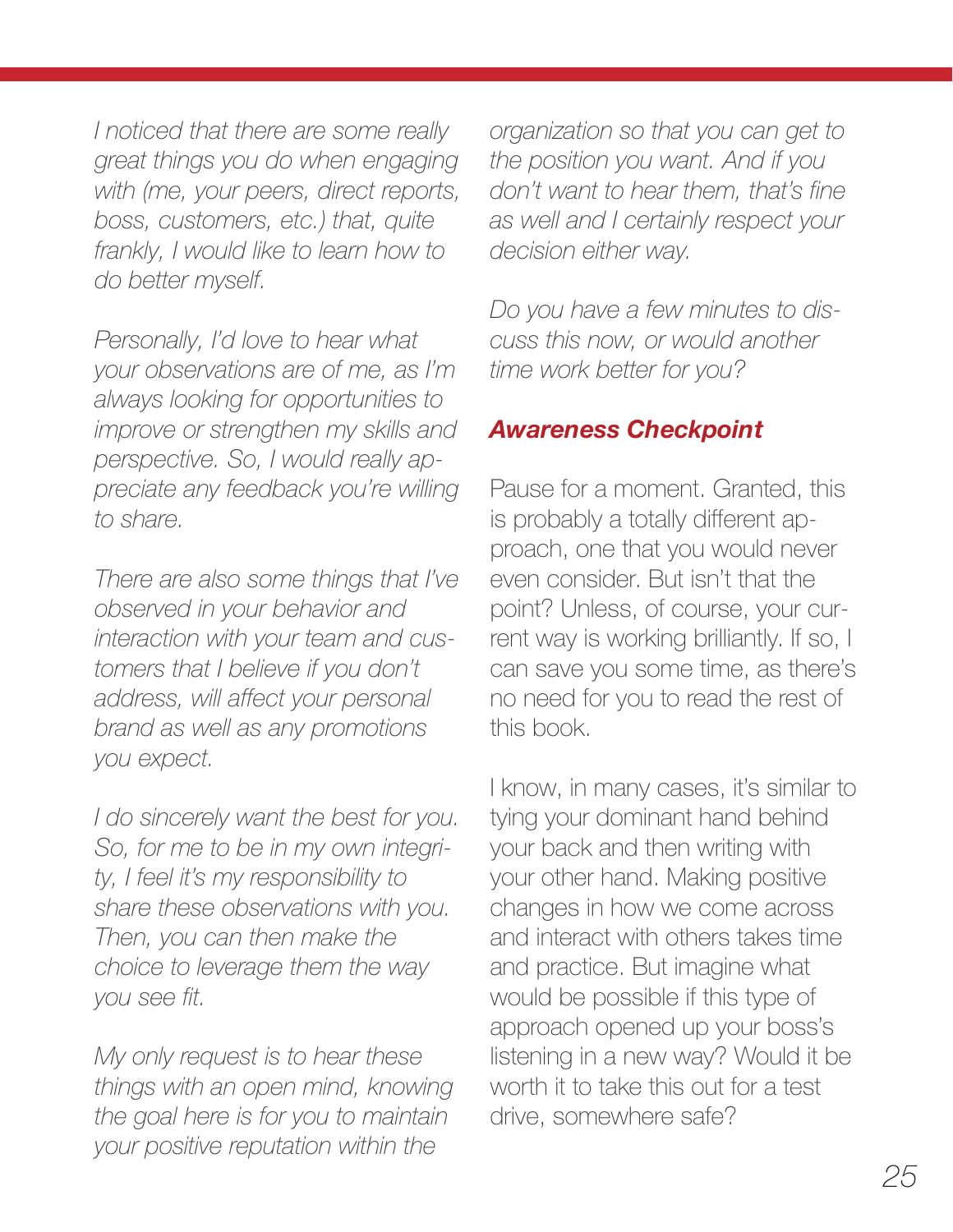If you happen to be one of those myopic managers who looks for what's broken as opposed to what's working, then keep in mind, this is only a template. This is one way to approach a topic in a new and empowering way. As always, treat it as a buffet and take what you like; leave what you don't.

#### *Shatter Your Ceiling of Potential*

Gut check. When was the last time you can honestly say you delivered this message to your boss? And please stay away from believing, "Well, I've tried something like that already and it didn't work."

"Something like that?" C'mon. Let's be honest here. You might as well say, "I tried to play a good round of golf with a baseball bat."

You see, it's all about having the right tools. When it comes to creating a new outcome in a conversation with your boss, your most powerful tool is your message.

#### *Reality Is Created In Your Message*

Consider this. *Reality is created in language.* That is, the experiences we have, the relationships we create, are all based on how effectively we communicate with other people in every situation. More specifically, the words you choose to express yourself, your intentions, opinion, feedback and the tone in which you deliver it will create or sabotage the outcome you want.

Therefore, if reality is created in language, and the language or message we deliver ultimately determines the outcome, then we need to choose the words we use with greater precision and become more of a strategic communicator.

All across the world, practically every manager I meet tells me they want to make some sort of positive impact; on the world, on others, in their life, their family and in their career. If you want to align your values, integrity and passion with what you do every day, then it's time to change the conversations you're having with people, especially with your boss!

This is the level of thinking needed to truly make a positive impact, deliver value in every conversation and become the world class leader you can be.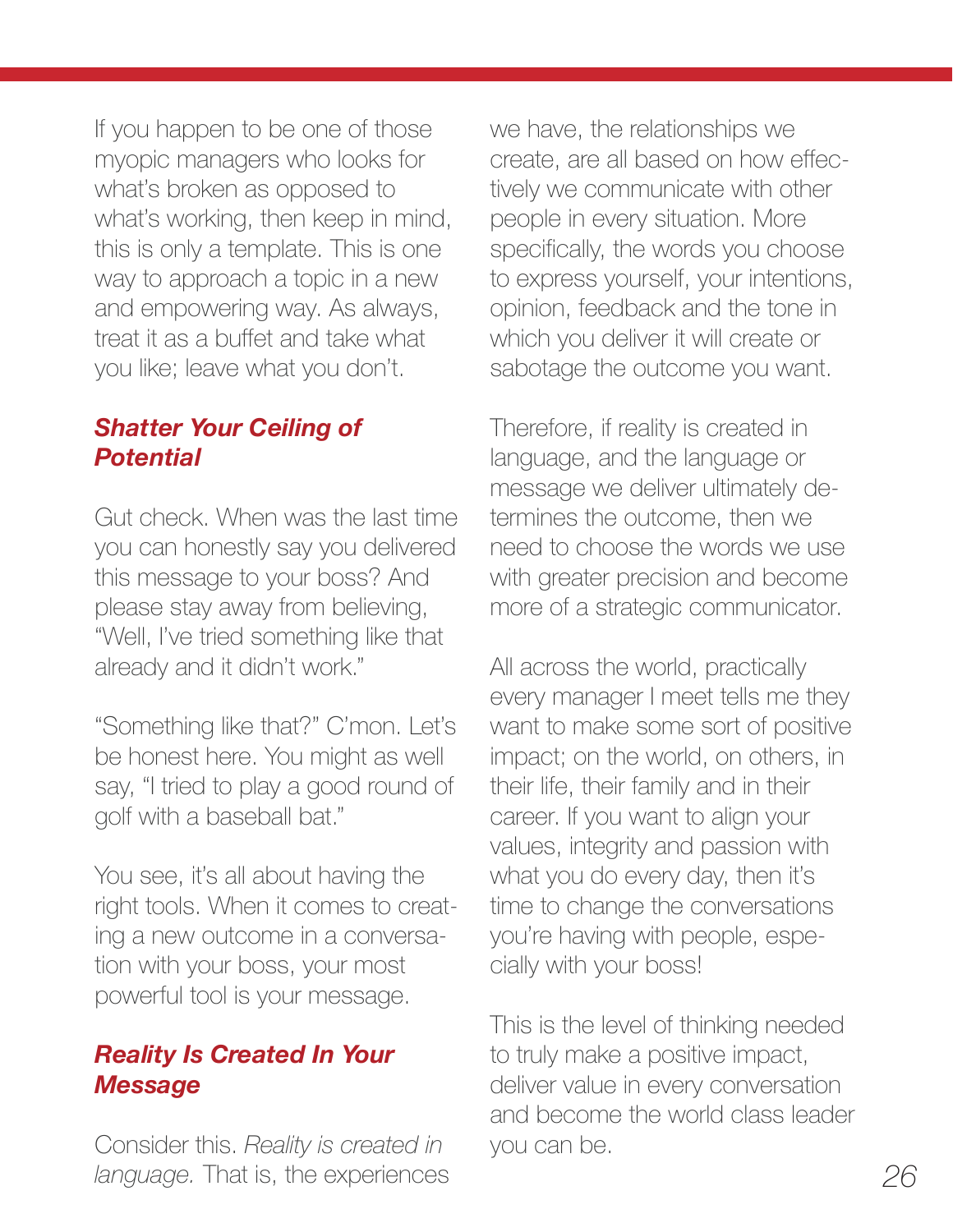#### *Managers are People Too, Really!*

Before you start to complicate and over-engineer the coach up concept or run back through all of the reasons as to why it won't work, let's bring this conversation back down to its simplicity.

First, let's be certain we're clear about what we are focusing on changing; that which is 100% in your control. That is, your actions, reactions and beliefs.

So, if you're focusing on trying to control anything else, such as how you perceive your boss is going to react when you start a certain conversation with them, then you have already sabotaged your efforts.

If you assume that your boss will react in a less than favorable way, then you will not take the steps to change your situation.

There is a very common undertone of resistance that organizations are faced with when managers are asked to coach their teams. Most companies are very adept at turning a blind eye to this epidemic.

You see, if the manager has not been effectively coached or had a positive coaching experience, *then it's hard to give what you haven't gotten yourself.* Are you in this situation as well?

Consider for a moment that your boss wants to be a great leader. That they truly want the best for you and to help you succeed. That they want to support, inspire and motivate you so that you not only have a successful career but are able to achieve your personal goals as well.

#### *But what if they've never been trained on how to do this?*

Managers need help too and contrary to popular opinion, they don't have all the answers nor are always able to identify what each person on their team needs. That's why coaching up is such an essential skill to ensure that you create the career you want most. That all starts with focusing on what you can do to support your manager and become more valuable to them – and the message you use to open up this conversation.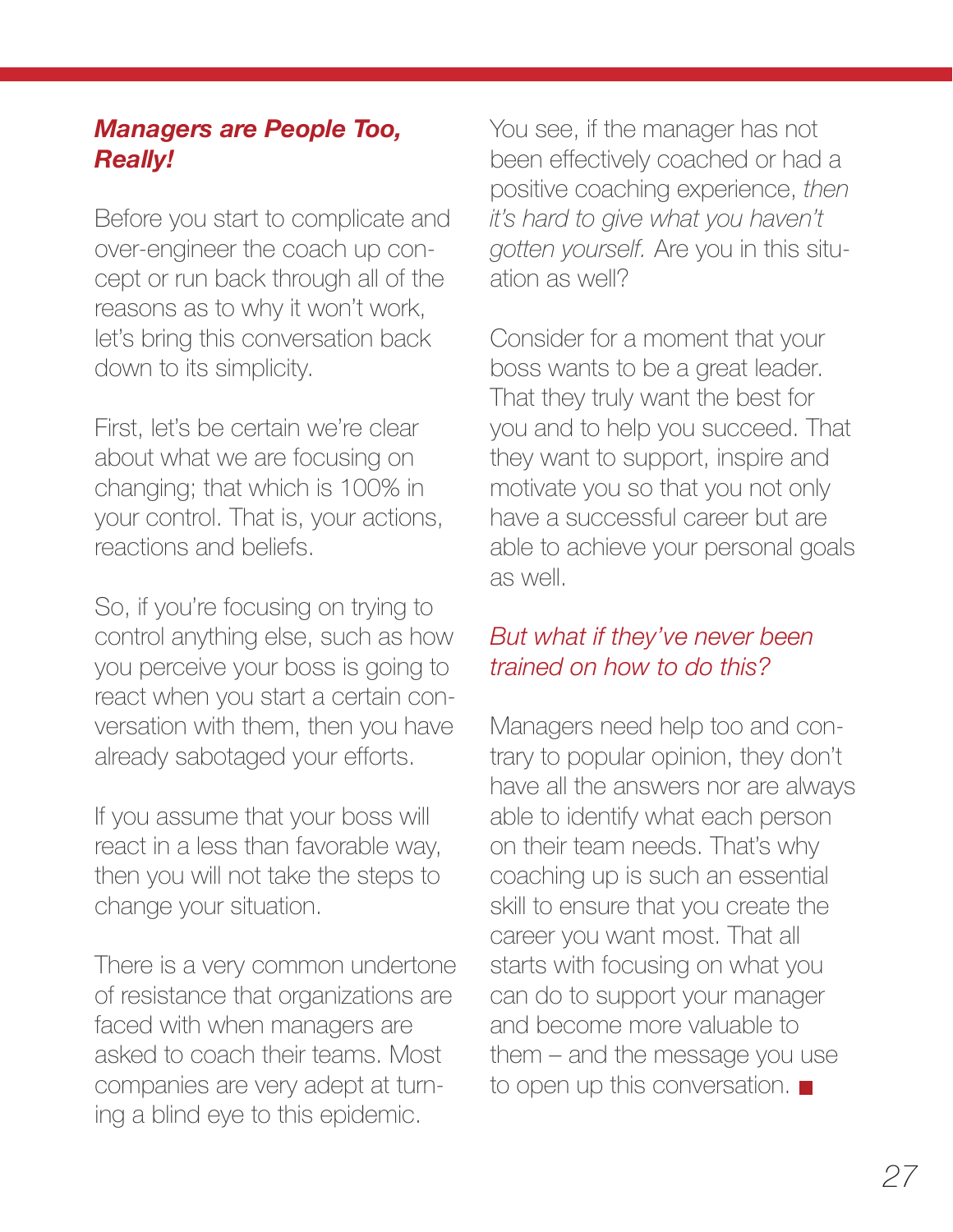# <span id="page-27-0"></span>Epilogue

## The Beginning

Keep in mind, initiating these types of conversations is probably something that most people have not tried, and the issues addressed may not have ever been discussed with a boss in the past. Compound this with the concern that people have around how receptive they envision their boss would be when approaching them in this manner. Yet if these issues go left unexplored, they are bound to perpetuate indefinitely.

Conversely, imagine what would be possible if you can create the type of experience and outcome you really want, beginning with just one conversation. Consider the time it would take to have this one conversation that can solve your current dilemma, compared to the efforts that you would need to put forth around your other options, such as finding and acclimating to a new job or having to continually tolerate what's dragging you down, causing stress and affecting your performance.

Think about where you are now and where you want to be. Maybe it's not that bad. However, I know for certain that there are people reading this who simply cannot afford another sleepless, stressful night. Some may already have their resume ready to be sent out the door to a new prospective employer. If that's the case, you're always going to be the victim or one step away from the win if you never take the shot - whether it's in your current situation or your next employment opportunity.

And if you approach your boss only to discover that it doesn't work out, *at least you are now able to make a decision around the facts rather than your own assumptions, or drawing your own conclusions without the evidence to support them.*

Everyone, for the most part, has a boss or someone to answer to.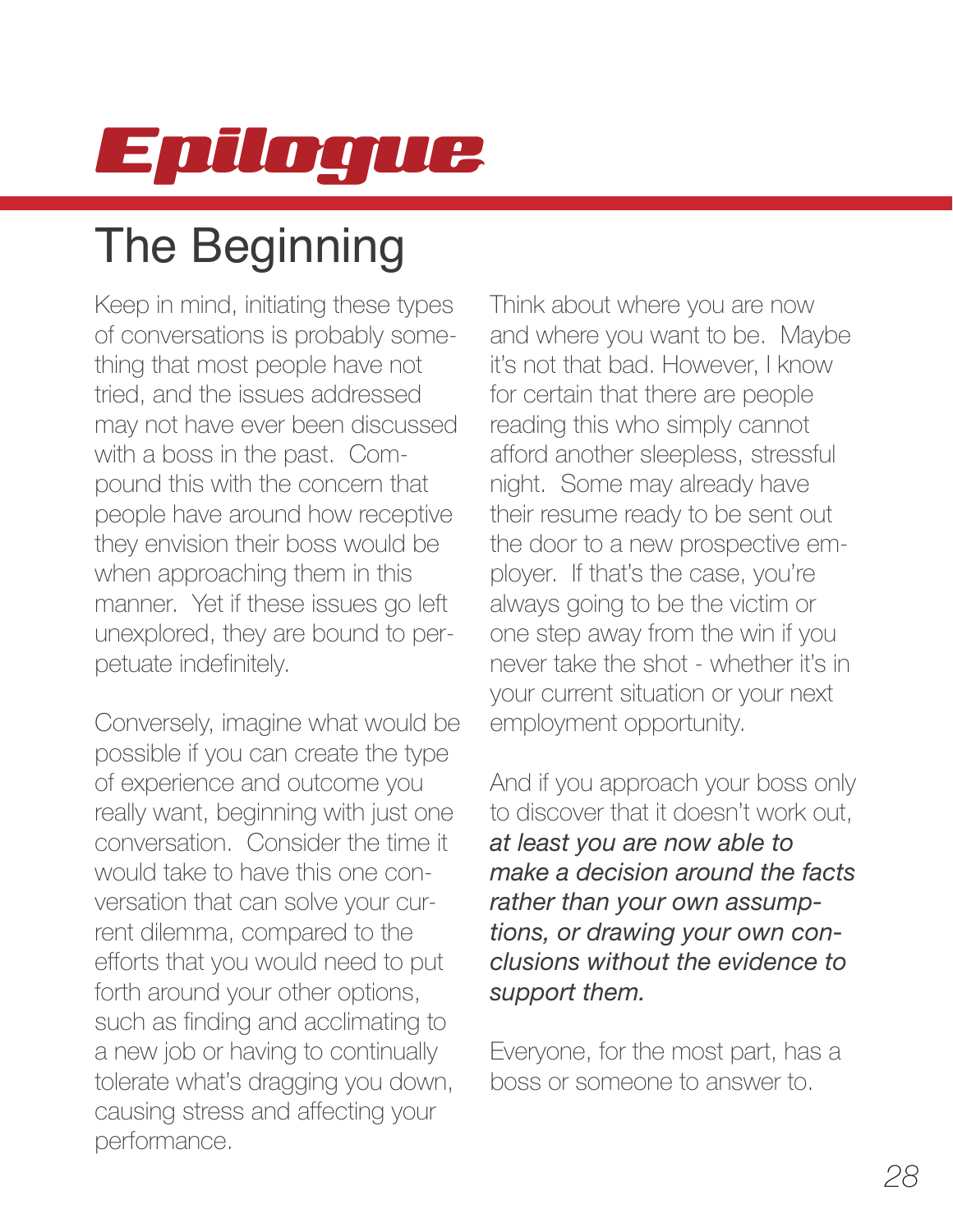You have more power than you realize – the power to create a new possibility through the language of coaching and enrollment.

Yes, coaching is a learned and developed skill; it is a way of communicating and engaging with people in a deeper, more meaningful way. It is the art of creating a new possibility, the possibility that you may not even be aware of nor even believe in at the present moment. When you can transcend your current level of thinking, the real value is that you and your boss can both win.

#### *Your Sales Culture Is You!*

I trust that if you've read, embraced and tried out what we've covered throughout this guide, you've experienced the impact you can make.

Now, stop for one moment and look at where you stand today. Is your sales culture killing your or enhancing and nourishing you?

Sure, it's easy to blame things on the company or on your boss and justify why coaching up is going to be 'difficult.' Hey, no one is denying the very real pressures of your position.

The best of class managers know this but also know that they can truly create an entirely new possibility and breakthrough results; just by changing their approach in a conversation. Why?

Because, when you change the conversation, you change the outcome. What conversation can you change today?



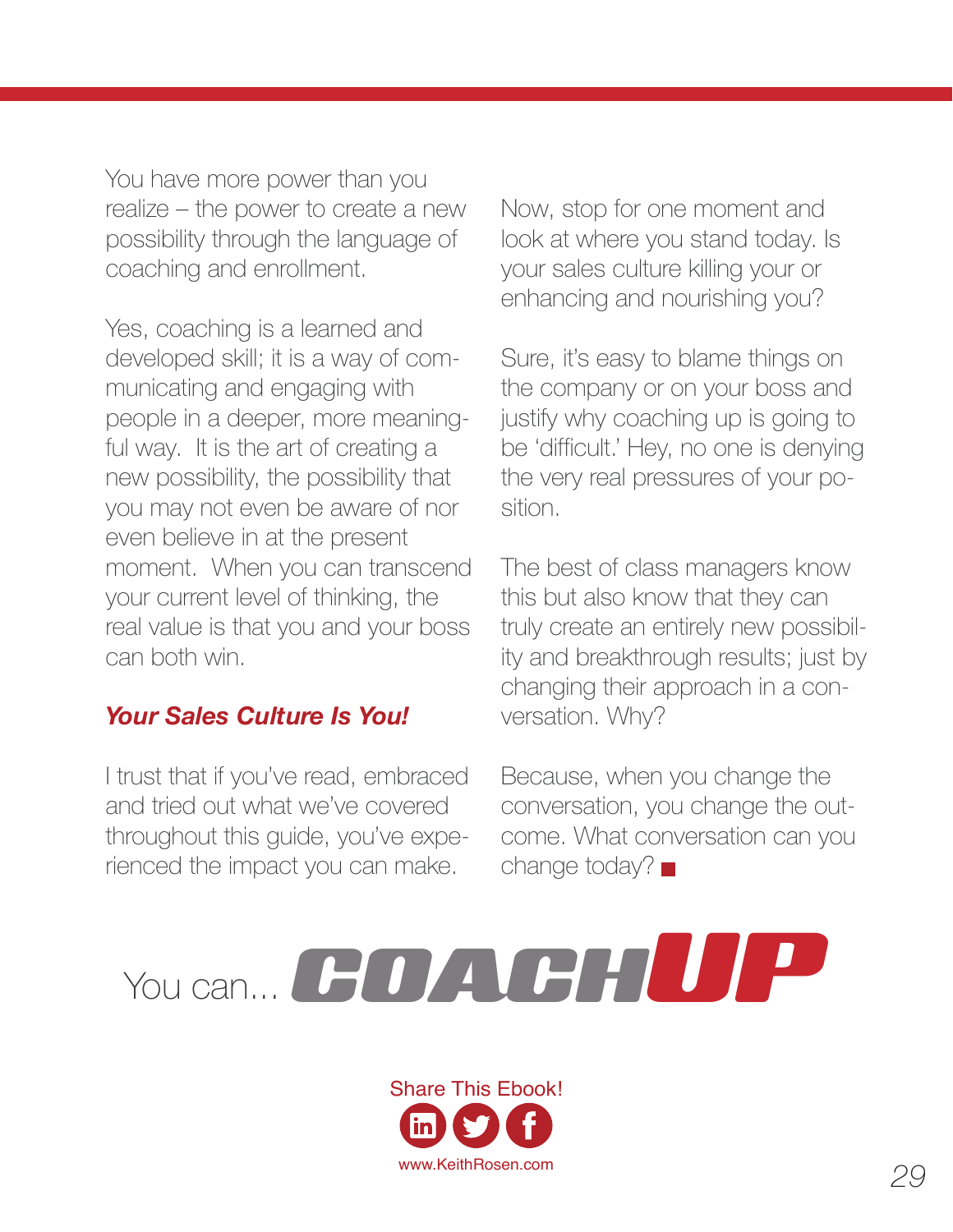

To retain top talent, win more sales and develop a world-class sales team, you need to first make your managers world-class coaches. Learn how you can develop your new competitive edge.